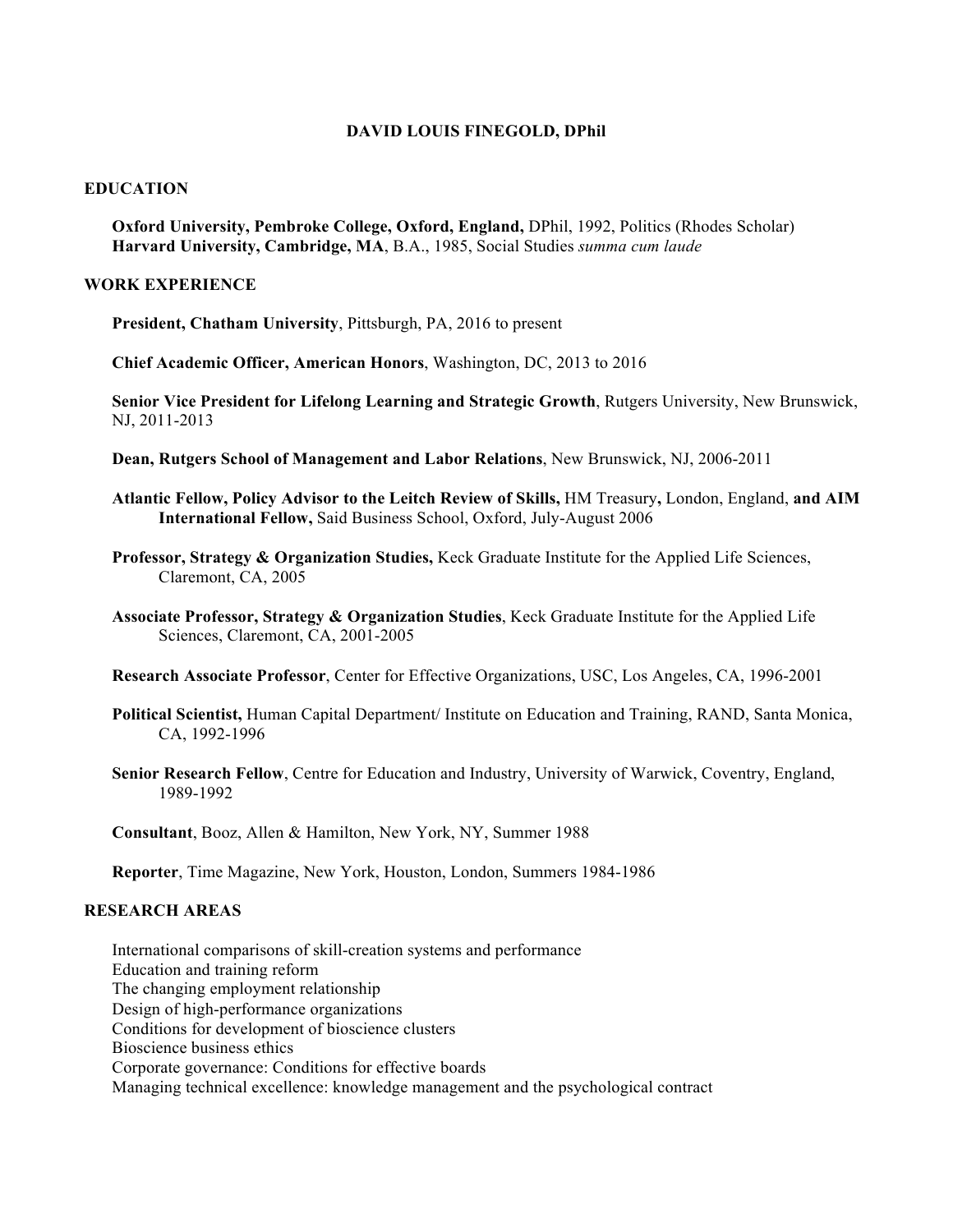### **PROFESSIONAL ORGANIZATIONS/HONORS/ADVISORY BOARDS**

Rhodes Scholar Elected to New Jersey High Tech Hall of Fame, 2008 Atlantic Fellow, HM Treasury Advanced Institute of Management International Fellow, Said Business School, Oxford U Forum Fellow, World Economic Forum Member of National Research Council Committee on Research Evidence Related to Future Skill Demands, Feb. 2007-Feb. 2008. Member of Phi Kappa Phi Honor Society German Marshall Fund of the U.S., Fellowship for Young Scholars Advisory Board member: Mercer Consulting Tech Advisory Board, Careerelite.com, San Diego Workforce Partnership, Biotech Labor Market project. Reviewer for *Industrial Relations, California Management Review, ILRR, British Journal of Industrial Relations, Sloan Management Review, Organization Studies.* Provided policy advice to the OECD, OTA, US National Academy of Sciences, Department of Labor, UK Department for Education and Employment, Korean Government, Australian Government, Canadian Government. Ethics Advisory Board Member, anonymous biotech firm, 2006-2007 California Rhodes Scholarship Selection Committee, 2003-05. Member of the Academy of Management, LERA

# **PUBLICATIONS**

### **Books and Monographs**

Marsden, C. Finegold, D., Mayhew, K. and Buchanan, J. *The Oxford Handbook of Skills,* Oxford: Oxford University Press (forthcoming).

Finegold, D. et al. *Transforming the U.S. Workforce Development System: Lessons from Research and Practice,* LERA Research Volume, 2010.

Finegold, D. et al. *BioIndustry Ethics,* Elsevier, Academic Press, 2005.

Conger, J., Lawler, E. and D. Finegold, *Corporate Boards: New Strategies for Adding Value at the Top,* San Francisco, Jossey Bass, 2001.

Finegold, D. and Mohrman, S. *What Do Employees Really Want: Perceptions vs. Reality,* Los Angeles: Korn/Ferry International, Report presented at the World Economic Forum 2001 Annual Meeting.

Mohrman, S. and Finegold, D. *Strategies for the Knowledge Economy: From Rhetoric to Reality,* Los Angeles: Korn/Ferry International, Report presented at the World Economic Forum 2000 Annual Meeting.

Culpepper, P. and D. Finegold (eds.) *The German Skills Machine in Comparative Perspective*, New York: Berghahn Books, 1999.

Crouch, C., D. Finegold and M. Sako, *Are Skills the Answer? A Comparison of Education, Training and Employment Systems in Seven Industrialized Countries*, Oxford: Oxford University Press, 1999.

*Creating World-Class Standards: A process for relation US skill standards to international quality and skill standards*, Report for the National Skills Standards Board, June 1997.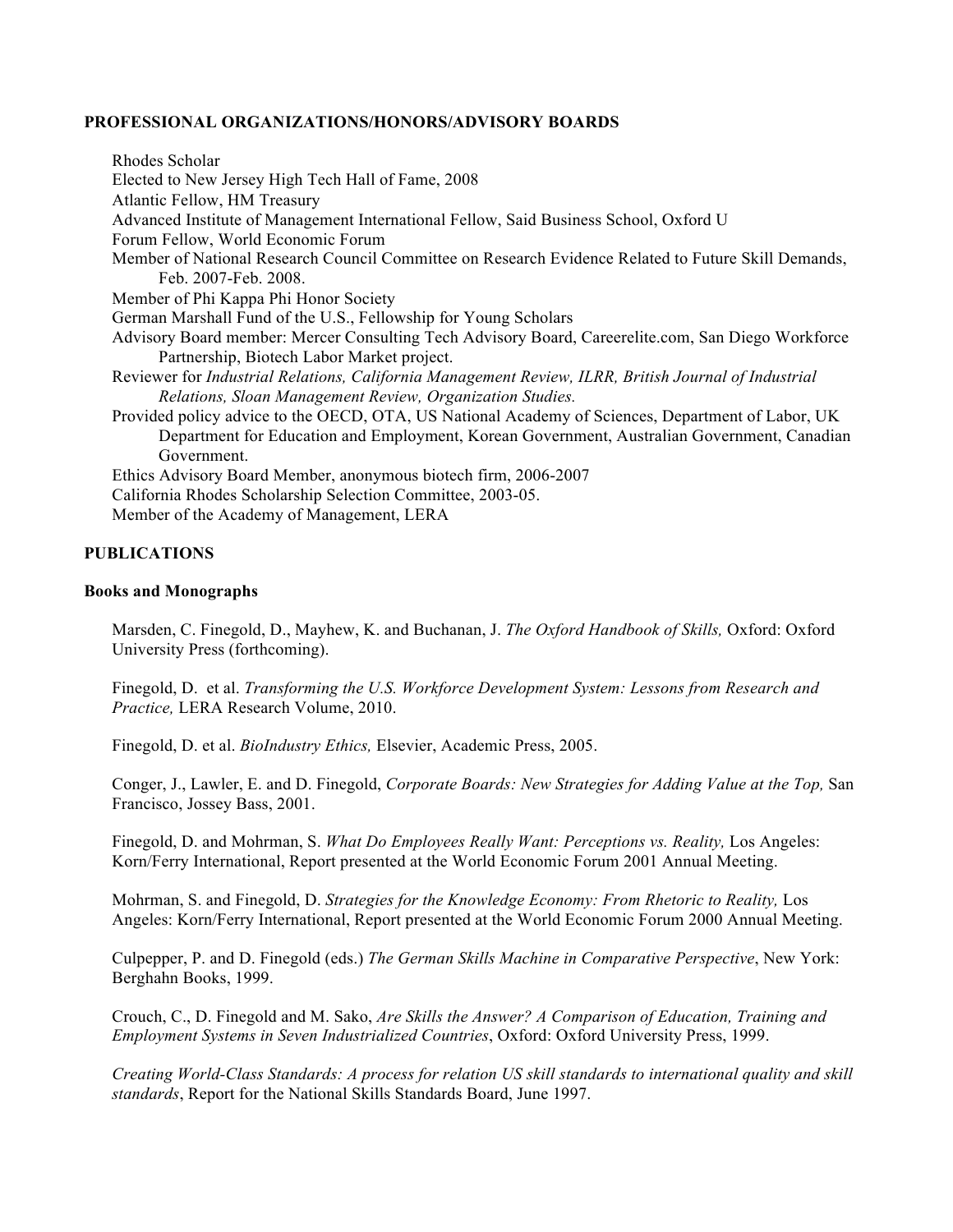*Institutional Supports for a High Performing Skills Standards System: Evidence from the UK, Australia and Germany,* (with Brent Keltner and Chet Pager), Santa Monica, CA: RAND DRU, December 1996.

*Closing the Knowledge Gap for Transit Maintenance Employees: A Systems Approach,* Santa Monica, CA: RAND, DRU-1472-TCRP, 1995.

*International Models of Management Development: Lessons for Australia,* Santa Monica, CA: RAND, MR-481-IET, June 1994.

*The Decline of the U.S. Machine Tool Industry and Prospects for its Sustained Recovery,* Santa Monica, CA: RAND, MR-479-OSTP, June 1994.

Finegold, D., L. McFarland and W. Richardson, *Something Borrowed, Something Learned: The International Market for Education and Training Policy,* Washington, D.C.: The Brookings Institution, 1993.

Finegold, D. W. Richardson, and J. Woolhouse, *Reform of Post-16 Education and Training*, Harlow, Longman, 1993.

*Higher Education: Expansion and Reform,* The Institute for Public Policy Research, September 1992 (coauthored).

*TECs and Education,* report for the National Training Task Force, Education Sub-Group, June 1992.

Large Companies Policies and Practices Toward Education, report prepared for British Petroleum, Coventry: University of Warwick Center for Education and Industry, 1991.

*A British Baccalaureat,* The Institute for Public Policy Research, July 1990 (co-authored).

#### **Refereed Journal Articles**

Kochan, T., Finegold, D., and Osterman, P. "Who Can Fix the Middle Skills Gap?" *Harvard Business Review,* Dec. 2012, 83-90.

Finegold, D., Kumar, V., Winkler, A.L., Agrod, V. "Will they return? The Willingness of Potential Faculty to Return to India and the Key Factors Affecting Their Decisions, *Economic and Political Weekly,* 2011.

George, E., Finegold, D., Levenson, A. and Chattopadhyay, P. "Extra-role behaviors among temporary workers: how firms create relational wealth in the United States of America, *The International Journal of Human Resource Management*," 21, 4, March 2010, 530–550.

Payne, T., Benson, G., and Finegold, D. "Corporate Board Attributes, Team Effectiveness, and Financial Performance," *Journal of Management Studies,* 2009, 46, 704-31.

Winkler, A.L. and Finegold, D. "Giving Patients a Say: How to Work with Patient Advocacy Groups, *Nature Biotechnology,* January 2008, 26, 1, 1-4.

Finegold, D., Hecht, D. and Benson, G. "Corporate Boards and Company Performance: Review of Research in Light of Reforms," *The International Journal of Corporate Governance,* forthcoming 2007.

Finegold, D. and Moser, A. "Ethical Decision-Making in Bioscience Companies" *Nature Biotechnology,*  March 2006*.*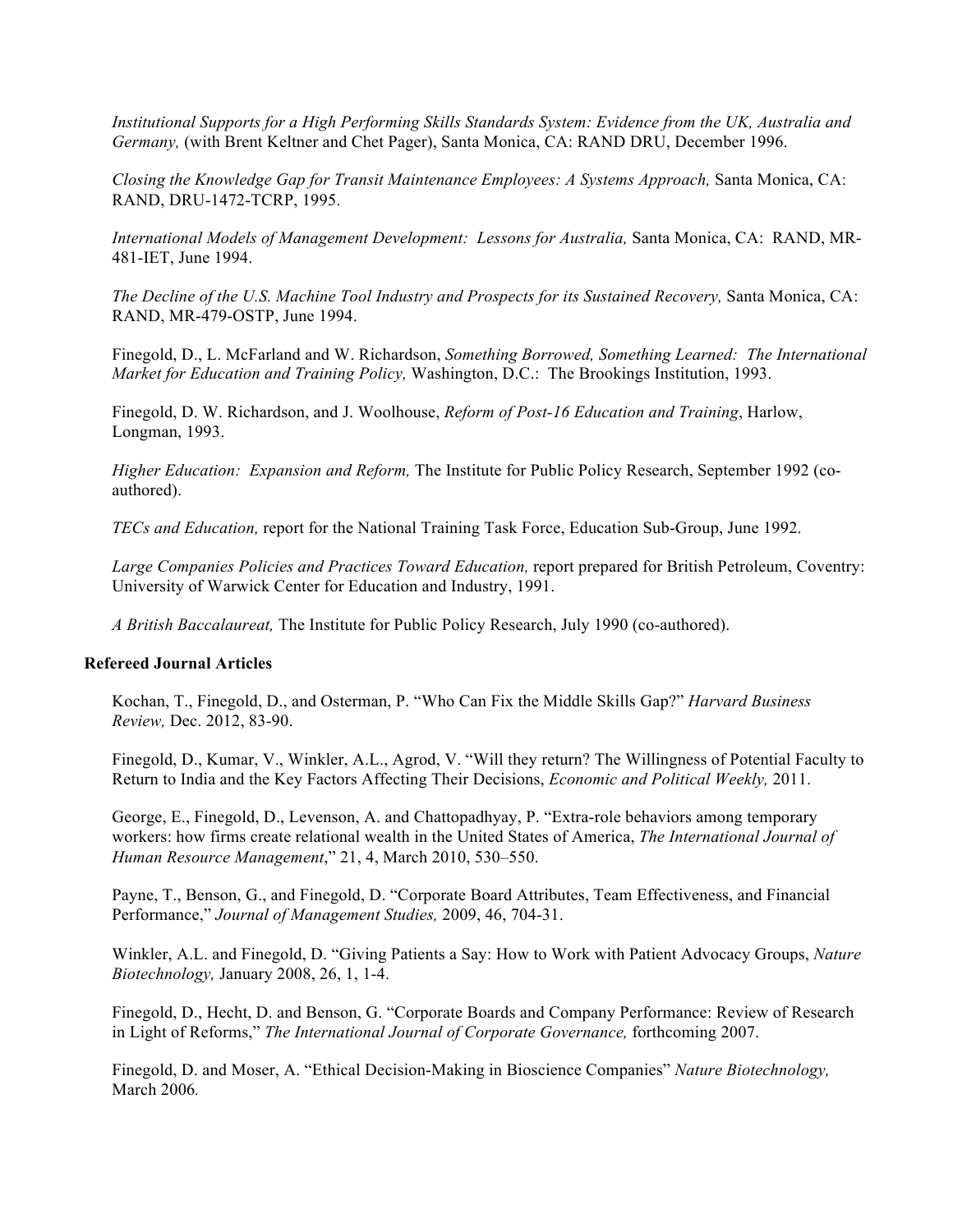Mackie, J, Taylor, A., Finegold, D, Daar, A. and Singer, P. "Lessons on Ethical Decision Making from the Bioscience Industry" *PLoS Medicine,* March 2006.

Lawler, E. and Finegold, D. "Who's in the boardroom and does it matter: The impact of having non-director executives attend board meeting," *Organizational Dynamics*, 2006.

Finegold, D. and Frenkel, S. "Managing People Where People *Really* Matter: The Management of Human Resources in Biotech Companies," *The International Journal of Human Resource Management*, vol 17, no 1, 2006.

Finegold, D. Book Review of: *How Institutions Evolve: The Political Economy of Skills in Germany, Britain, the United States and Japan,* by Kathleen Thelen*, Perspectives in Politics*.

Finegold, D. "Long, Long-term Strategic Planning," Book Review: Planning for the Next 100 Years, *Academy of Management Learning and Education,* 4, 4, December 2005, 522-25.

Finegold, D., Carlucci, S, and Page, T. "Competitive Intelligence for your biotech start up," *Nature Biotechnology: Bioentrepreneur,* May 2005.

Carlucci, S, Page, T., and Finegold, D. "Competitive Intelligence for Biotech Companies," *Bioentrepreneur: Nature Biotechnology,* Apr. 2005.

Finegold, D. "Alternative career options in the biomedical industry: the professional science master's degree," *Nature Biotechnology,* 23, Apr. 2005, 1-2.

Finegold, D., Levenson, A., and Van Buren, M. "Access to training and its impact on temporary workers," *Human Resource Management Journal,* 15 (2), 2005, 1-19.

Finegold, D. "Book Review -- Creating Cooperation by Pepper Culpepper," *British Journal of Industrial Relations,* March 2005.

Lawler, E. and Finegold, D. "The Changing Face of Corporate Boards," *Sloan Management Review,* Winter 2005, 46, 2, 67-70.

Finegold, D., Kam, P.K. and Cheah, T.C. "Adapting a Foreign-Direct Investment Strategy to the Knowledge Economy: The Case of Singapore's Emerging Biotechnology Cluster," *European Planning Studies,* 12, 7, October 2004, 921-41.

Benson, G. Finegold, D. and Mohrman, S. "You Paid for the Skills, Now Keep Them: Tuition Reimbursement and Voluntary Turnover," *Academy of Management Journal,* June 2004, 47, 3, 315-31. (Runner up for Academy of Management's HR Division, best article of the year award)

Mohrman, S., Finegold, D. and Mohrman, A. "An Empirical Model of the Organization Knowledge System in New Product Development Firms," *Journal of Engineering and Technology Management: Special Issue on Research Issues in Knowledge Management and New Product Development,* 2003, 20, 1-2, 7 – 38.

Mohrman, S., Finegold, D. and Klein, J. "Designing the Knowledge Enterprise," *Organizational Dynamics,*  31, 2, 2002, 134-50.

Finegold, D., Benson, G. and Mohrman, S. "Harvesting What They Grow: Can Firms Get a Return on their Investment in General Skills?" *Organizational Dynamics,* 31, 2, 151-64.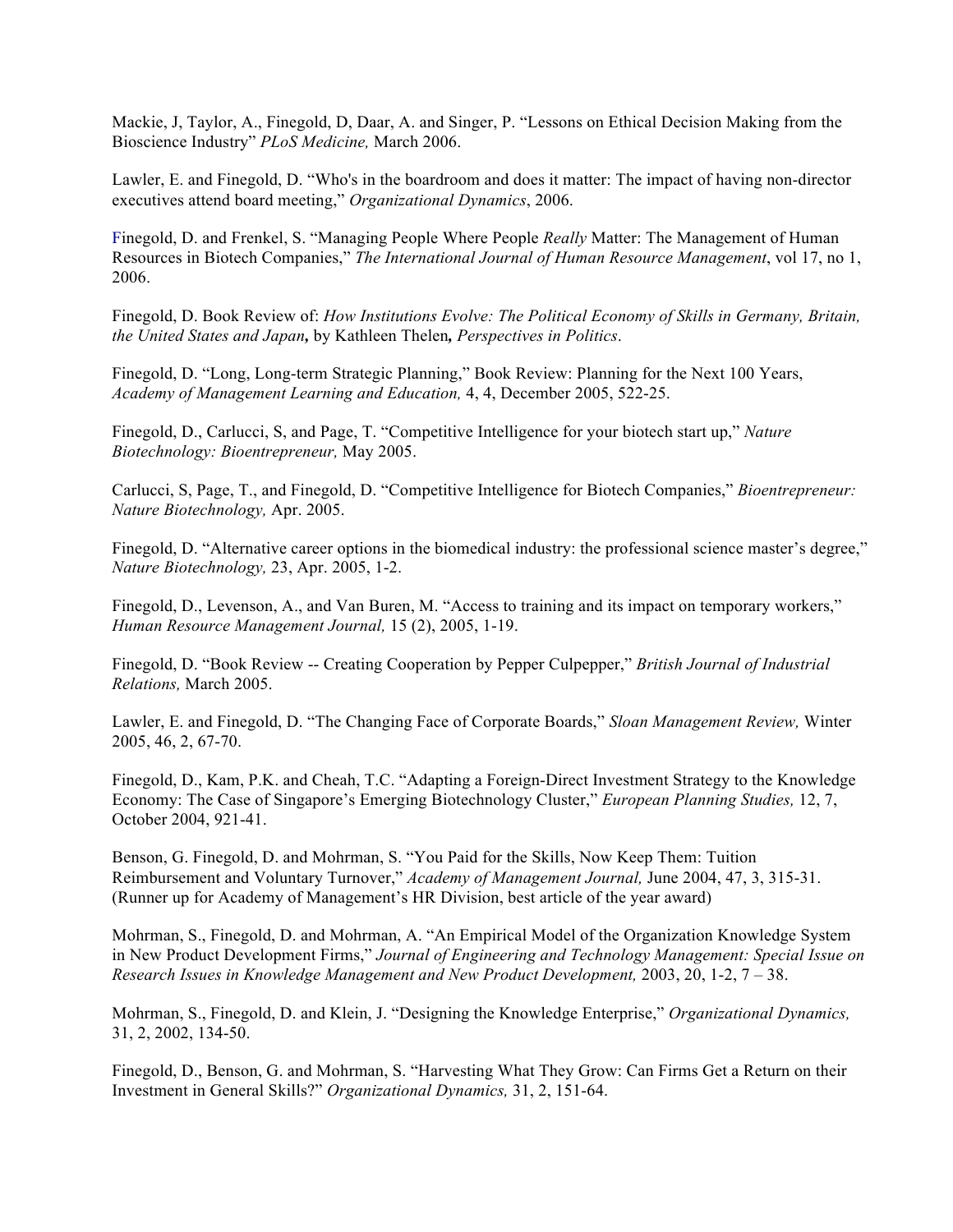Finegold, D. and Wagner, K. "Are Apprenticeships Still Relevant in the 21<sup>st</sup> Century? A Case Study of Changing Youth Apprenticeship Arrangements in Germany," *Industrial and Labor Relations Review,* 55(4), July 2002, 667-85.

Finegold, D., Mohrman, S. and G. Spreitzer, "Age Effects in the Employment Relationship of Technical Workers: Generation X, Baby Boomers, and Beyond," *Journal of Organization Behavior,* 23, 1-20, 2002.

Lawler, E., Finegold, D., Benson, G. and Conger, J. "Corporate Boards: Keys to Effectiveness," *Organizational Dynamics,* 82, 1-16, 2002.

Lawler, E., Finegold, D., Benson, G. and Conger, J. "Adding Value in the Boardroom," *Sloan Management Review,* Winter 2002.

Mason, G. K. Wagner, D. Finegold, and B. Keltner, "The 'IT Productivity Paradox' Revisited: International Comparisons of Information Technology, Work Organisation and Productivity in Service Industries," *Quarterly Journal of Economics*. Also published in *Vierteljahrshefte zur Wirtschaftsforschung,* 69, *Jahrgang, Heft* 4/2000, 618-29.

Lawler, E. and Finegold, D. "Individualizing the Organization: Past, Present and Future," *Organizational Dynamics,* Summer 2000, 1-15.

Conger, J., Lawler, E. Benson, G. and Finegold, D., "CEO Appraisal: Keys to Effectiveness," *Global Focus,*  12, 2, 35-44, 2000.

Finegold, D., K. Wagner and G. Mason, "National Skill-Creation Systems and Service Workers' Careers: Hotel Employees in the U.S., U.K., and Germany", *International Journal of Human Relations,* 11, 3, 2000, 497-516, 2000.

Yu, C-S., D. Finegold, E. Lawler and D. Cochran, "Does Cultural Fit Matter? The Adoption and Effectiveness of Employee Involvement Practices in China and the U.S.", *Current Topics in Management,* 5, 2000.

Finegold and G. Mason, "National Training Systems and Industrial Performance: US-European Matched-Plant Comparisons," *Research in Labor Economics,* 18, 331-358, 1999.

Keltner, B., Finegold, D., Mason, G., and Wagner, K., "Market Segmentation Strategies and Service Sector Productivity," *California Management Review*, 41, 4, 81-102, Summer 1999*.*

Finegold, D. "Creating Self-Sustaining High-Skill Ecosystems," *Oxford Review of Economic Policy,* 15,1, 1999, pp. 1-22.

Finegold and K. Wagner, "Transforming the German Metalworking Industry: Moves Toward Numerical Flexibility," *Work Study,* 2, March-April 1999.

Conger, J., D. Finegold and E. Lawler III, "Assessing the Board," *Harvard Business Review,* Jan-Feb. 1998.

Conger, J., Finegold, D. and Lawler, E. "Holding Corporate Leadership Accountable," *Organizational Dynamics,* Summer 1998.

David Finegold and Karin Wagner, "The Search for Flexibility: Workplace Innovation in the German Pump Industry," *British Journal of Industrial Relations*, 36,3, 1998, pp. 469-87.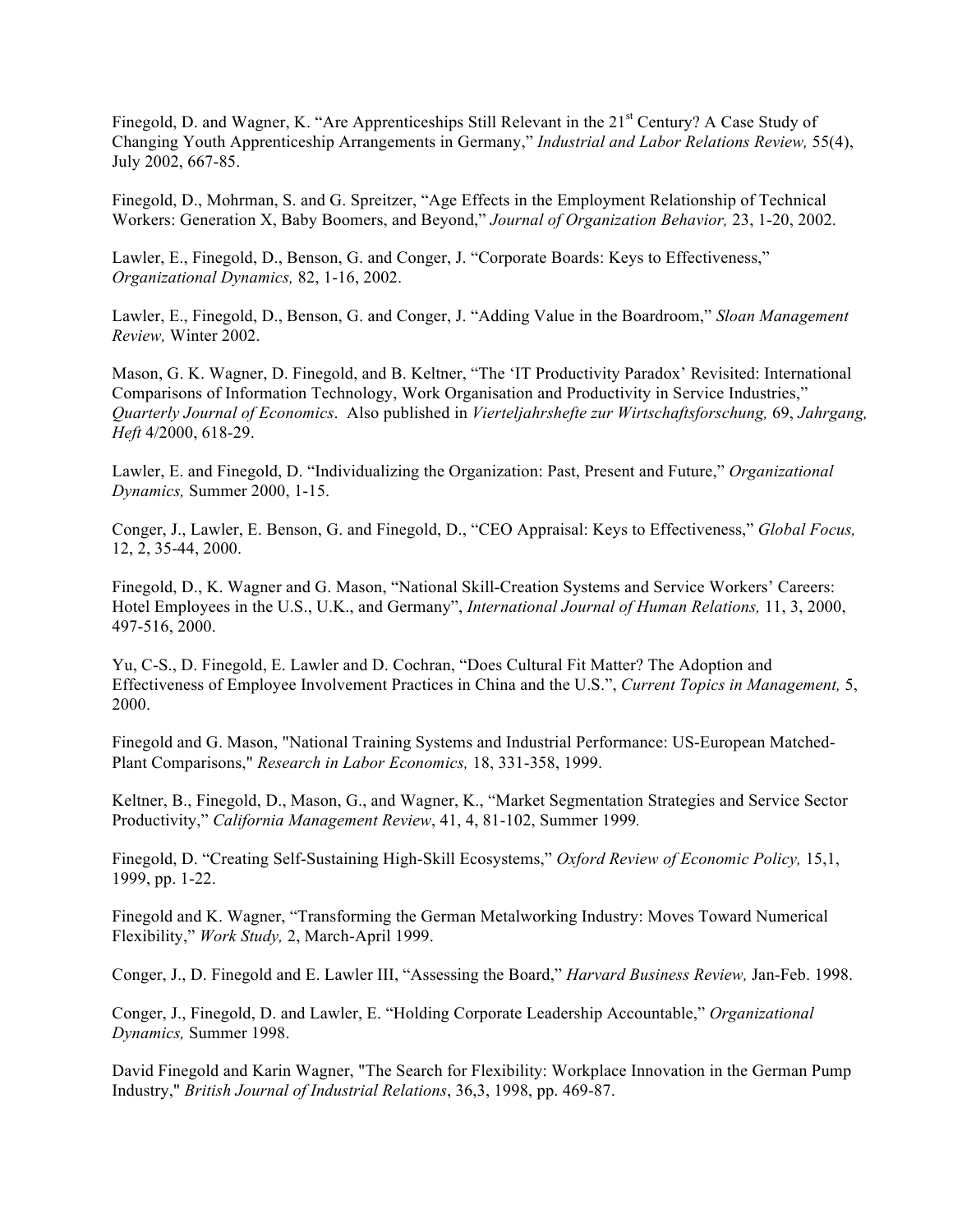David Finegold, "Is the Fair Labor Standards Act Fair to Welfare Recipients?" *Journal of Labor Relations,*  XIX, 2, Spring, 1998, pp. 245-62.

David Finegold and Karin Wagner, "When Lean Production Meets the German Model: Innovation Responses in the US and German Pump Industries," *Industry and Innovation,* Autumn, 1997.

Geoff Mason and David Finegold, "Productivity, Machinery and Skills in the US and Western Europe," *National Institute Economic Review*, October 1997.

David Finegold and David Levine, "Institutional Incentives for Employer Training," *Journal of Education and* Work, 10, 2, June 1997.

Brent Keltner and David Finegold, "Adding Value in Banking: An Innovative Human Resource Strategy," *Sloan Management Review*, 38, 1, Fall 1996, 57-68.

Finegold, D. "Breaking Out of the Low-Skill Equilibrium," *Education Economics*, Vol. 1, No. 1, 1993, pp. 77-83.

Finegold, D. "The Implications of 'Training in Britain' for the Low-Skill Equilibrium," *Human Resources Management Journal*, Autumn 1991.

Finegold, D. "Education, Training and Economic Performance in Comparative Perspective," *Oxford Studies in Comparative Education*, Vol. 1, 1991, pp. 57-68.

Finegold and Soskice, D. "The Failure of Training in Britain: Analysis and Prescription," *Oxford Review of Economic Policy*, Autumn 1988, pp. 21-51.

#### **Books, Articles and Chapters in Progress**

Finegold, D. "Disruption in the Global Higher Education Marketplace," for special issue of *The Journal of Education and Work.*

#### **Case Studies**

Finegold, D. "New Finance Strategies for Medical Device Companies: Heartware, Inc." December 2005.

Finegold, D., Ellstrand, N. et al., "To Bt or not Bt: Case study of genetically-modified corn," *BioChemical and Molecular Biology Education,* 2006.

#### **Book Chapters**

Finegold, D. and Liu, M. "Trying to Move from Low-Skill Equilibria to High-Skill Ecosystems: The Evolving Education and Training Systems of China and India," in Marsden et al. (eds.), *Oxford Handbook of Skills,* forthcoming.

Finegold, D. et al. "Governing Value Creation: New Policy and Organizational Approaches for the Global Economy**,"** in Crouch, C. (ed.), *The Responsible Corporation,* Oxford University Press, 2011.

Gatta, M. and Finegold, D. "Introduction: Meeting America's Skills Challenge" in Finegold, D. et al. (eds.) *Transforming the U.S. Workforce Development System: Lessons from Research and Practice, LERA* Research Volume, 2010, 1-16.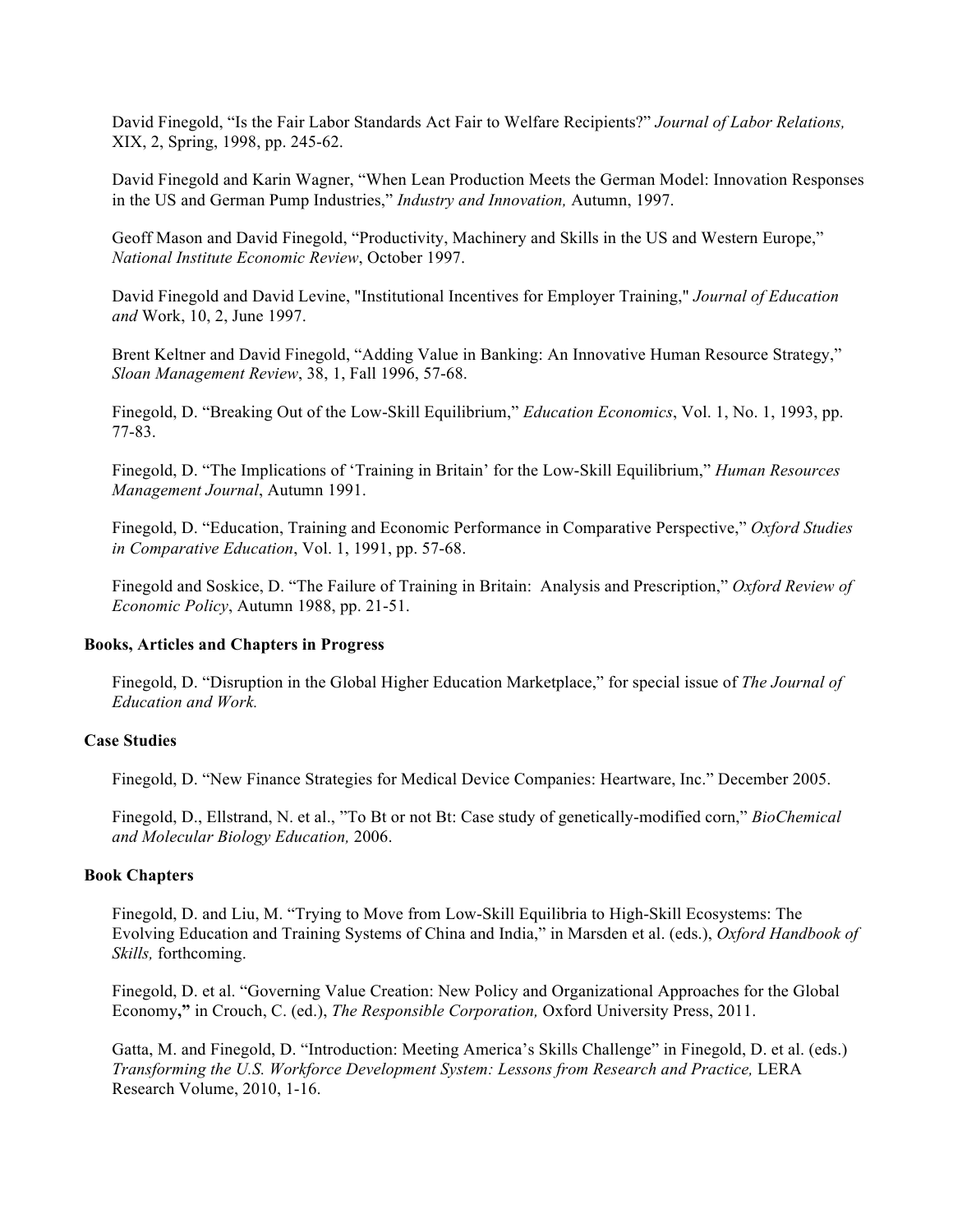Finegold, D. and Spencer Notabartolo, A. "21st-Century Competencies and Their Impact: An Interdisciplinary Literature Review," in Finegold, D. et al. (eds.) *Transforming the U.S. Workforce Development System: Lessons from Research and Practice,* LERA Research Volume, 2010, 19-56.

Finegold, D. and McCarthy, J. "Creating a Sector Skill Strategy: Developing High-Skill Ecosystems," in Finegold, D. et al. (eds.) *Transforming the U.S. Workforce Development System: Lessons from Research and Practice,* LERA Research Volume, 2010, 181-204.

Finegold, D. Erhardt, N. and Sako, M. "Offshoring Knowledge Work: How Far Can It Go? Evidence from Drug R&D," in Carettas, K. (ed.) *Outsourcing Economics, Management, and Risks*, Hauppauge, NY: Nova Publishers, 2009, 1-14.

Finegold, D. and Lawler, E. "Behind the Boardroom Doors: Changes Underway in U.S. Corporate Governance Post Sarbanes-Oxley," in Moore, R. and Gomez, P. (eds.) *Corporate Governance and Management Consulting,* Research in Management Consulting Book Series, 2006.

Finegold, D. "Is Education the Answer: the Skills of the US Workforce in a Changing Global Economy," in Lawler, E and O'Toole, J. (eds), *America at Work: Choices and Challenges,* Palgrave, McMillan, 2006.

Finegold, D. and Matousek, R. "Challenges of Creating a New Professional Identity in the US: Computational Biologists and the Development of Professional Masters Programs," in Brown, A. et al. (eds), *Identities at Work,* London: Kluwer, 2006.

Finegold, D., "The Role of Education and Training Systems and Innovation," in Hage, G. and Meeus, M. *Innovation, Science and Institutional Change*, Oxford University Press, 2006.

Finegold, D et al. "To Bt or Not to Bt: A Case Study of Genetically-Modified Corn," in Rosa, H. (ed.), *Bioetica Para as Ciencias Naturais,* (in Portugese), Lisbon: Fundacao Luso-Americana para o Desenvolvimento, 2004.

Finegold, D., Van Buren, M. and Levenson, A., "A Temporary Route to Advancement," in Appelbaum, E. Bernhardt, A. and Murnane, R. (eds.), *Low-Wage America,* NY: Russell Sage Foundation, 2003, 317-367.

Conger, J., Lawler, E. and Finegold, D. "The Boardroom of the Future" in Chowdhury, S. (ed), *Organization 21C,* London: Financial Times Prentice Hall, 2002.

Mohrman, S., Klein, J. and Finegold, D., "Managing the Global Knowledge-Creation Network: A Sense-Making Perspective," *Virtual Teams That Work,* Gibson, C. and Cohen S., (eds), Jossey Bass, 2003.

Finegold, D. and Keltner, B. (2001), "Institutional effects on Skill Creation and Management Development in the US and Germany," in Wever, K. (ed.), *Labor, Business and Change in Germany and the United States,*  Kalamazoo, MI: WE Upjohn Institute.

Finegold, D. "Skills, Work Organization and Economic Performance in Germany," in *Creating Competitive Capacity: Labor Market Institutions and Workplace Practices in Germany and the United States,* Berg, P. (ed.), Berlin: Edition sigma, 2000.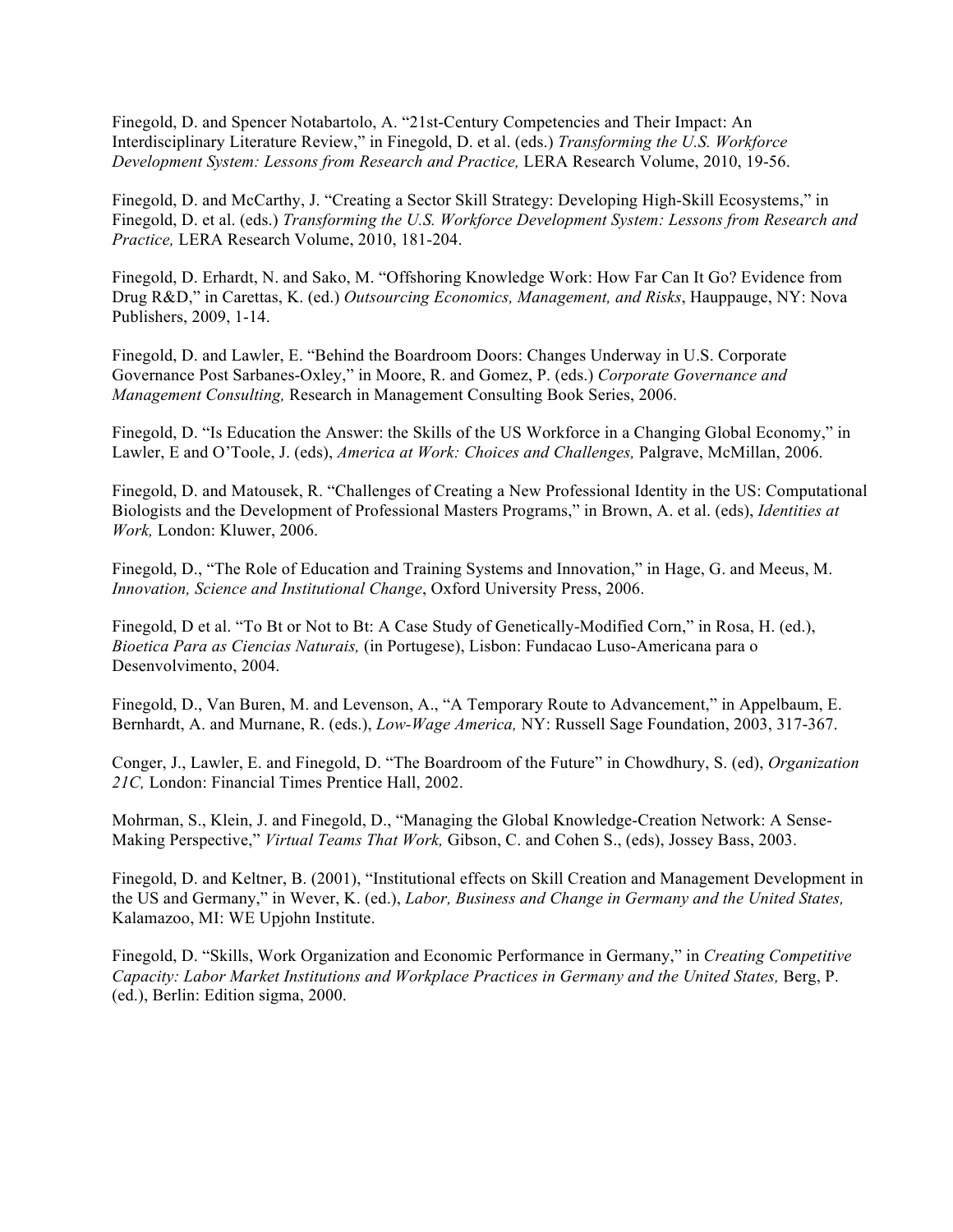Wagner, K. and Finegold, D., "Training and work organisation: a German-U.S. comparison in the pump industry," (published in German, "Ausbildung und Arbeitsorganisation: Ein deutsch-amerikanischer Vergleich der Pumpenindustrie,") in: Beer, D., Frick, B., Neubäumer, R., Sesselmeier, W., *The economic consequences of initial and further training. (Die wirtschaftlichen Folgen von Aus und Weiterbildung), Rainer Hampp Verlag, München,* 1999.

Finegold, D. "Conclusion: The Future of the German Model," in *The German Skills Machine in Comparative Perspective,* co-edited with Pepper Culpepper, Oxford: Berghahn Books, 1999.

Finegold, D. and Wagner, K. "The German Skill Creation System and Team-Based Production: Competitive Asset or Liability," in *The German Skills Machine in Comparative Perspective,* co-edited with Pepper Culpepper, Oxford: Berghahn Books, 1999.

Keltner, B. and Finegold, D. "Market Challenges and Changing Employment Relations in the US Banking Industry," *From Tellers to Sellers: Changing Employment Relations in Banks*, Regini, M., J. Kitay and M. Baethge, (eds), Cambridge: MIT Press, 1999.

Wagner, K. and Finegold, D. "Innovations in Work Organisations, The Search for Flexibility in the Pump Industry". Clement, A., Schmeisser, W., Munich: Vahlen, 1998. *Personel and Social Policy*. (Published in German)

Finegold, D. "The New Learning Contract: Developing Capabilities in a Turbulent Environment," in *Tomorrow's Organization: Creating Winning Competencies*, Mohrman, S., Galbraith, J. and Lawler, E., San Francisco: Jossey-Bass, 1998.

Finegold, E. Lawler, and G. Ledford, "Competencies, Capabilities and Strategic Organization in *Tomorrow's Organization.*

Lawler, E., D. Finegold and J. Conger, "Corporate Boards: Organization Effectiveness at the Top" (with Ed Lawler and Jay Conger), in *Tomorrow's Organization*

"Der Einfluß der Aus- und Weiterbildung auf die Arbeitsorganisation eine Untersuchung in der Fertigung amerikanischer Maschinenbauunternehmen" (with Karin Wagner), in Clermont, A. and Schmeisser, W. (eds). *Internationales Personalmanagement*, Munich: Valen, 1997.

"Market Forces in Education and Training," in Buechtemann, C. (ed),*Human Capital Investment and Economic Performance*, Beverly Hills, CA: Sage, 1996.

"Market and Government Failure in Skills Investment," in A. Booth and D. Snower (eds.), *Acquiring Skills,* London: Cambridge University Press, 1996.

"Comparative Vocational Education and Training Systems and Institutional Incentives," in R. Layard, G. Main, and K. Mayhew (eds.), *The Economics of Training,* London: Centre for Economic Performance, 1995.

"Institutional Analysis of Policy-Making: The Case of TVEI," in J. Wellington (ed.), *The Work-Related Curriculum,* London: Kogan Page, 1993.

"Institutional Incentives and Skill Creation: Preconditions for a High-Skill Equilibrium," in P. Ryan (ed.), *International Comparisons of Vocational Education and Training for Intermediate Skills,"* London: Falmer, 1991.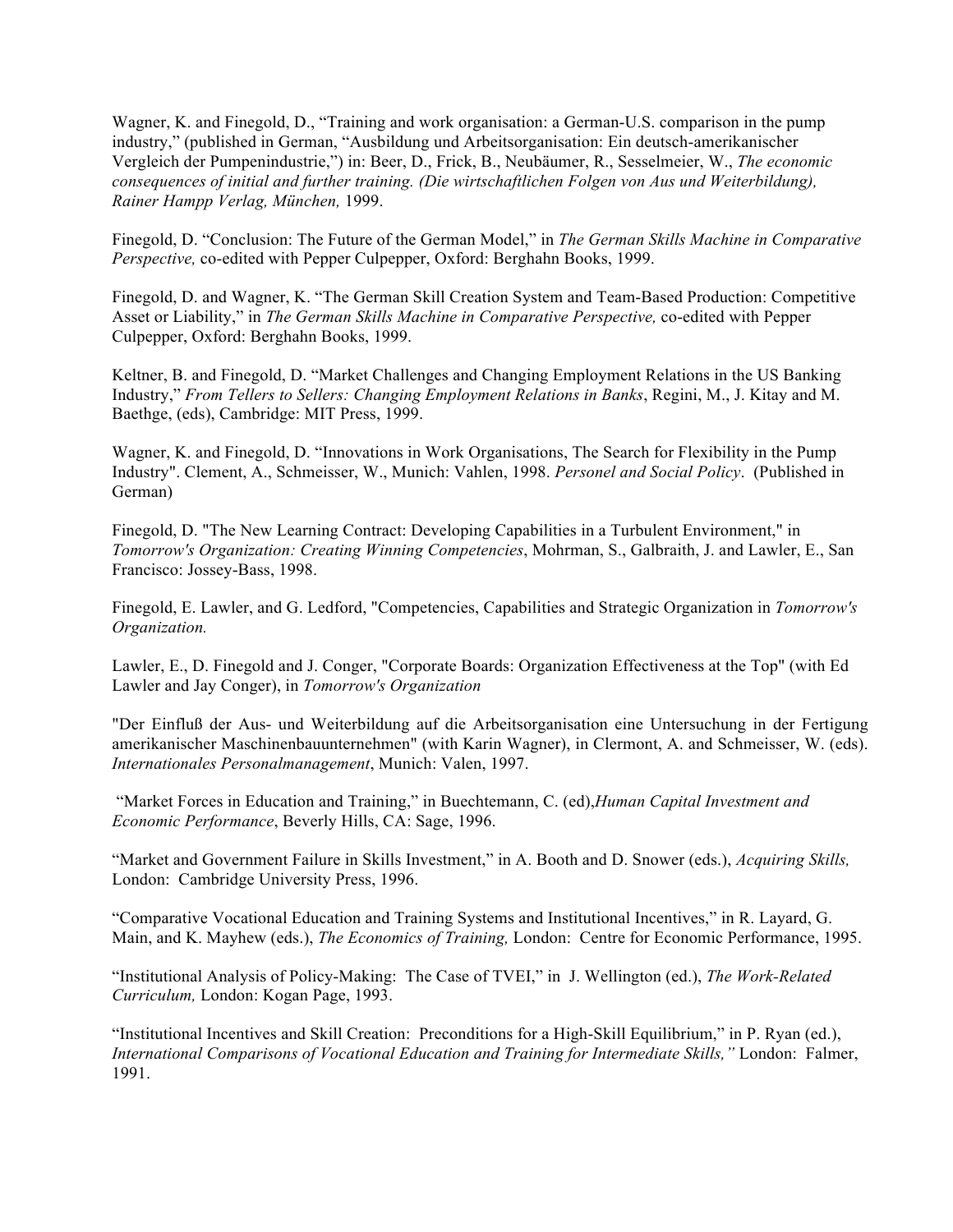"The Failure of Training in Britain," in *Training and Its Alternatives,* Milton Keynes: Open University Press, 1989.

## **Popular Articles/Trade Publications/Research Briefs**

Latest writings can be found at: Globalworkforce.blogspot.com

Kumar, V., Finegold, D., Winkler, A-L, and Agrod, V. *Will They Return? The Willingness of potential faculty to return to India and the key factors affecting their decisions, Rutgers' School of Management and* Labor Relations Research Report, March, 2011. (Received front page coverage in most Indian national newspapers, and articles in *New York Times, Business Week, Chronicle of Higher Education, Inside Higher Education).*

Finegold, D. and Kumar, V. "New Study Finds Indian Graduates in US are Ready to Return to India to Fill Faculty Shortages," *USITF Newsletter,* Spring, 2011.

Lawler, E. and Finegold, D. "Executive Compensation: What Directors Think," *World at Work Journal*, forthcoming, 2007.

Finegold, D. "The Roles of Higher Education in a Knowledge Economy," Centre for Research in Lifelong Learning, Seminar Papers, Higher Education, the Economy and Labour Markets," November, 2006, http://crll.gcal.ac.uk/docs/Finegold%20final.pdf.

Finegold, D. and Lawler, E. "Executives at Board Meetings," *Directors & Boards e-Briefing*, November 2006.

Lawler, E. and Finegold, D. "Are Independent Directors the Answer?" *Directors and Boards,* Summer 2004, 15.

Finegold, D. "Managing Bioscience Companies: Lessons from Research," *Screenings: Trends in Drug Discovery,* 4 (6), 2003.

Finegold, D., Lawler, E. and Conger, J. "Building a Better Board," *Journal of Business Strategy,* 22 (6), 2001, 33-7.

Lawler, E. and Finegold, D. "A Canadian titan could offer a glimpse of the future of boards," *CEO Magazine,*  October 2001, p. 59.

Finegold, D., Lawler, E. and Conger, J. "To Whom Are Boards Accountable?" *Corporate Boards,* July-August 2001.

Finegold, D. "Doings at Davos: Notes from the 2001 World Economic Forum," www.Linezine.com, March 2001.

Finegold, D. "What Do Employees Really Want?" www.Linezine.com, March 2001.

Conger, J., Finegold, D. and Lawler, E. "Evaluating Individual Directors," *Directors & Boards,* Winter 1998.

Lawler, E. and Finegold, D. "CEO Selection: Why Boards Get it Wrong," *Industry Week,* Nov. 17, 1997, pp.90-92.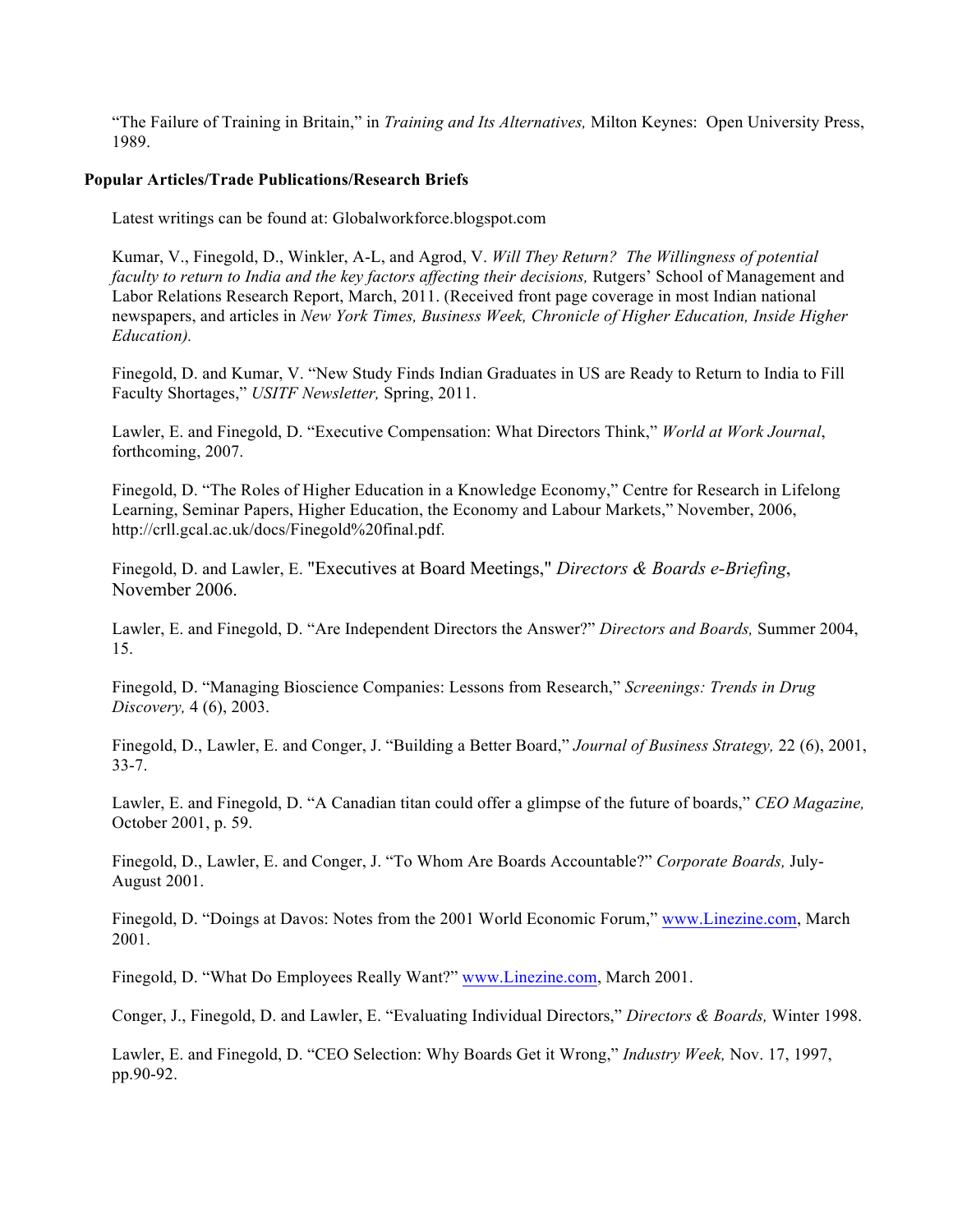Lawler, E. and Finegold, D. "Task Force: Changing skill needs in the workplace," *Times Higher Education Supplement*, Jan. 17, 1997, p. 20.

"International Models of Management Development," *Selections,* Graduate Management Admissions Council Journal, Autumn 1994.

"International Study Links Training and Education to Increased Productivity in Spring Industry" (with Geoff Mason), *Springs*, Vol. 33, No. 1, May 1994, pp. 9-14.

"School-to-work Bill Focuses on Job Skills," *Christian Science Monitor,* November 30, 1993.

*Making Apprenticeships Work,* Santa Monica, CA: RAND, IP-114, March 1993.

*Breaking Out of the Low-Skill Equilibrium,* National Commission on Education Briefing No. 5, June 1992.

# **CONFERENCE PRESENTATIONS AND INVITED LECTURES**

"The Global Education Marketplace: Opportunities for UK Colleges," UK Association of Colleges Annual Conference Keynote, Birmingham, England, 19 November, 2014.

"Cooperating with Community Colleges: Innovative Strategies for Attracting and Retaining Transfer Students," Council of Independent Colleges Annual Conference for Provosts and CFOs, Portland, OR, 2 November, 2014.

"Disruptions in the Global Higher Education Market," Universities UK Annual Conference Keynote, Leeds, England, 11 September, 2014.

"Closing the Middle Skills Gap" and "Creating Enough Good Jobs: Policy Options and Challenges," Workshop for UKCES, London, England, 11 June 2014.

"Rethinking the Role of Transfer Students in Enrollment Strategies," Panel at NISTS Annual Conference, Atlanta, GA, February, 2014.

"PSMs and the Changing Higher Education Landscape," keynote address for the NPSMA Annual Conference, Washington, DC, November 13, 2013.

"Transnational Strategies for Life Science Companies," EU-US Life Sciences Business Forum, Rutgers European Union Center, New Brunswick, NJ, March 30, 2011.

"Skills of the 21<sup>st</sup> Century Workforce: Evolving Talent Strategies in China and India," Human Resources Strategy Forum, keynote speaker, Northern California, March 22, 2011, Southern California, March 24, 2011.

"Developing High-Skill Ecosystems: Sector Skill Strategies," panelist and co-organizer of workshop on *Transforming the US Workforce Development System,* Center for American Progress, Washington, DC, March 8, 2011.

"Attracting bioscience company investment," NJ League of Municipalities Annual Conference, Nov. 18, 2010.

"Skills of the 21<sup>st</sup> Century Workforce: China, India and Implications for the US," University of Western Australia, Perth, Oct. 26, 2010; Diversity Inc. National Conference, keynote address, Washington, DC, Nov. 9, 2010; NJ LERA, Dec. 6, 2010.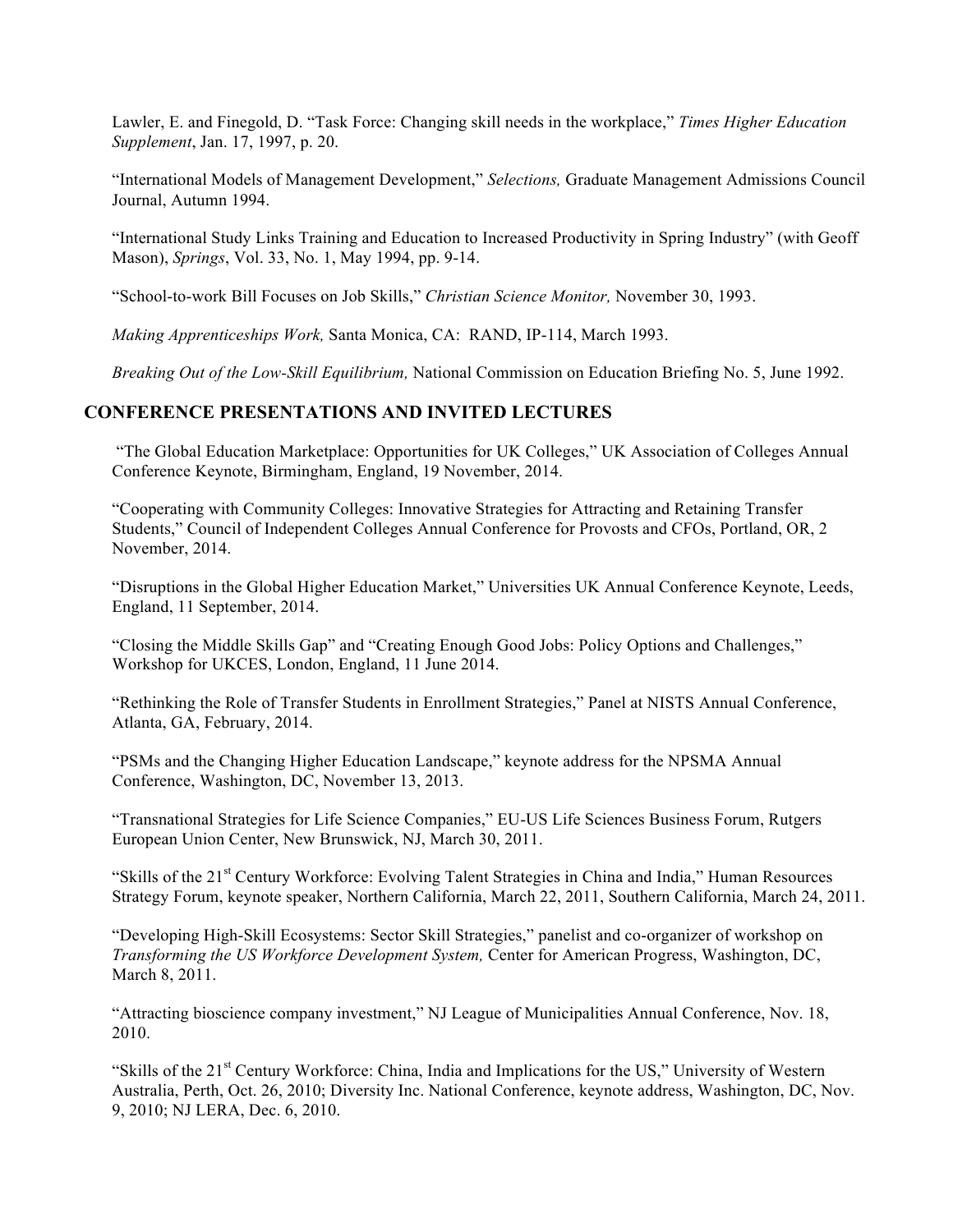"Skill and the 21<sup>st</sup> Century Workforce: China, and India in Comparative Perspective," International Adult Learning Symposium, Singapore, 28-29 Oct., 2010.

"The Future of IR and HR," First Global Dean's Forum for IR Schools, Renmin University, Beijing, China, 13 June, 2010.

"Developing 21<sup>st</sup> Century Skills: New Strategies for New Times," Skills Australia Board Meeting, 1 June, 2010.

"Rethinking Workforce Development: Connecting Skills Supply, Demand and Use," Australian Industry Skills Council Annual Conference Keynote Address, 31 May, 2010.

"Lessons from WIRED: Creating Sector Skill Strategies," International Labour Process Conference, Rutgers University, New Brunswick, NJ, March 16, 2010.

"Rethinking Skills for the 21<sup>st</sup> Century Workforce: The Cases of India and China," International Labour Process Conference, Rutgers University, New Brunswick, NJ, March 15, 2010.

"Policy Options for Encouraging More Socially Responsible Corporations," U.S. Corporations in the Recovery and Beyond, The New School, NY, NY, April 23, 2010.

"Workforce Development- How Can NJ's Life Sciences Professionals Position Themselves for the Future?," NJ Association for Biomedical Research Conference, Woodrow Wilson School, Princeton, NJ, April 23, 2010.

"Past, Present and Future of Skills," Keynote Address for UKCES National Skills Conference, Feb. 8-10, 2010.

"Doing Well By Doing Good: Creating Companies with Meaning," All-Academy Symposium, *Doing Well By Doing Good,* Academy of Management Annual Meeting, Philadelphia, Aug. 5-8, 2007.

"BioPharmaceutical Companies' Ethical Approaches at Different Life Stages," *Doing Well By Doing Good,*  Academy of Management Annual Meeting, Philadelphia, Aug. 5-8, 2007.

"Impact of Coordinated vs. Non-Coordinated Approaches on HR," All-Academy Symposium, *Doing Well By Doing Good,* Academy of Management Annual Meeting, Philadelphia, Aug. 5-8, 2007.

"A New Progressive Era? The Influence of State and Local Initiatives on National Policy, "Searching for the New American Dream, LERA National Policy Forum, Washington, DC, 14-15 June 2007.

"High Road Competitive and Employment Strategies: Biotechnology," Searching for the New American Dream, LERA National Policy Forum, Washington, DC, 14-15 June 2007.

"The Undiscovered Country - Visions of New Jersey's Workforce Development System," Garden State Employment and Training Association Annual Conference, Atlantic City, 13 June 2007.

"Debates About US Skills and Workforce Competitiveness," The National Academies Center for Education, Workshop on Research Evidence related to Future Skill Demands, May  $31<sup>st</sup>$ -June  $1<sup>st</sup>$ , 2007.

"Future Skill Demands in Biotechnology: Response to Fiona Murray," The National Academies Center for Education, Workshop on Research Evidence related to Future Skill Demands, May 31<sup>st</sup>-June 1<sup>st</sup>, 2007.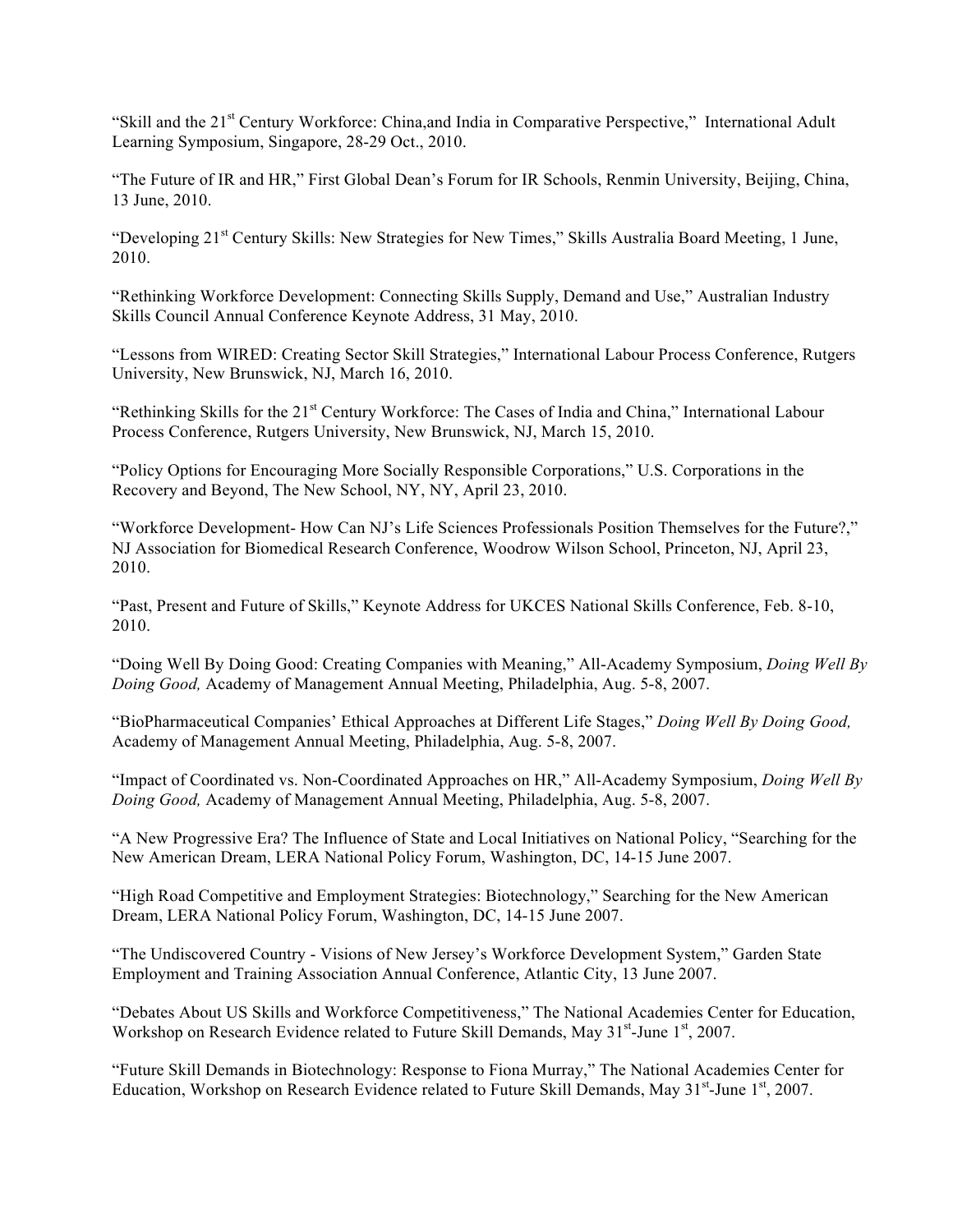"Future Skill Demands: Implications for Education and Training," The National Academies Center for Education, Workshop on Research Evidence related to Future Skill Demands, May 31<sup>st</sup>-June 1<sup>st</sup>, 2007.

"The Future of Management and Labor Relations: The Next 15 Years," School of Management and Labor Relations  $60<sup>th</sup>$  Anniversary Celebration, Rutgers Labor Education Center, 11 May 2007.

"Is Education the Answer? Skills and the Competitiveness of US IT Organizations," The IT R&D Ecosystem, National Academy of Sciences Workshop, Boston, MA, 19 April, 2007.

"Ethics and the Bioscience Revolution," Barry Moss Memorial Lecture, Kinkaid School, 16 February 2007.

"The Role of Higher Education Institutions in the Knowledge Economy," Higher Education, Labour Markets, and the Economy, Policy Workshop, Centre for Research in Lifelong Learning, 8 November 2006.

"Global Challenges for HR," ORC Annual Conference, New York, 25 October 2006.

"Global Competition in the Knowledge Economy: Research Process Offshoring and the Indian Biotech Industry," SMLR Seminar Series, 11 September 2006.

"Mind the Gap: The Needs vs. the Realities of US Knowledge Organizations," presented at USC's Center for Effective Organizations Annual Meeting, May, 2006, HM Treasury, London, July 2006; 29 December, NJ LERA Workshop.

"Lessons on Ethical Decision-Making from the Bioscience Industry," Workshop for the Canadian Government, Ottawa, Canada, 28 Feb. 2006.

Compassionate Capitalism: Oxymoron or Talent Strategy?" Human Resource Planning Society Workshop on Talent Strategies, Marina Del Ray, CA, February 7, 2006.

"Board and Company Ethics: Setting the Tone at the Top," Corporate Directors Forum 2006: Directors, Management and Shareholders in Dialogue, San Diego, CA, January 31, 2006.

"Educating the US Scientific Workforce," Workforce Development Panel, Association for Lab Automation Annual Conference, Palm Springs, CA, January 25, 2006.

"Education and the American Workforce," Harvey Mudd College  $50<sup>th</sup>$  Anniversary Symposium, Claremont, CA, January 14, 2006; SMLR Seminar Series, 6 November, 2006.

"Electronic Health Records: Private Sector Perspective," The Many Faces of Person-Centric Electronic Health Systems, Claremont, CA: CGU-QTC Symposium II, Dec. 2, 2005.

"Fostering High-Skill Ecosystems: A Comparative Analysis of the Role of Sector Skills Organizations," Future Industry Strategy Forum 2005, hosted by Ministry of Commerce, Industry and Energy, Republic of Korea, Sept. 6-7, 2005.

"Fostering High-Skill Ecosystems: A Comparative Analysis of the Role of Sector Skills Organizations," University of Sydney, Sydney, Aug. 31, 2005.

"Making the Right Choices: Lessons on Ethical Decision-Making from Bioscience Companies," Australian Leadership Retreat, Hayman Island, Aug. 26-8, 2005.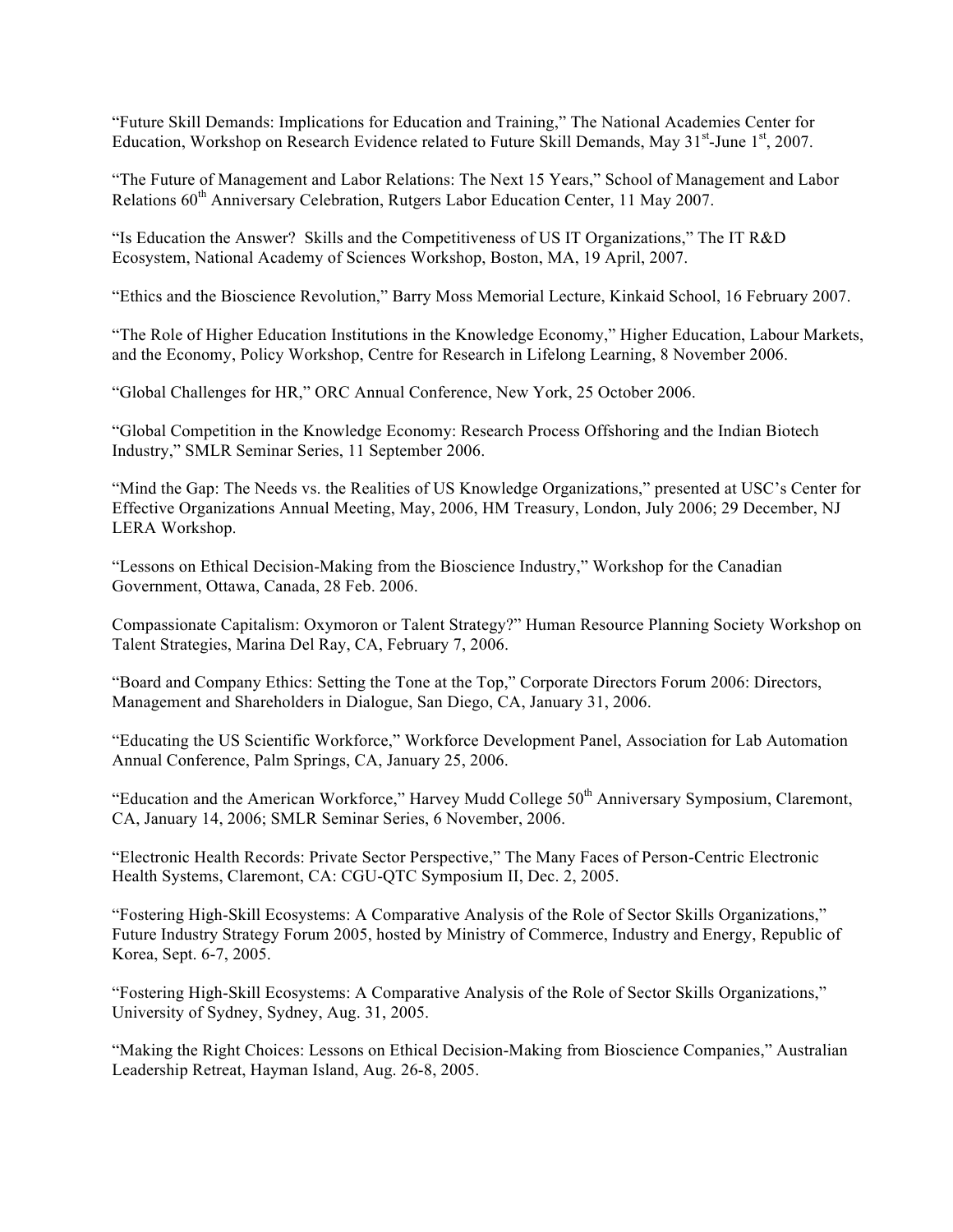"Making the Right Choices: Lessons on Ethical Decision-Making in Bioscience Companies," Aus Biotech, Melbourne, Aug. 18, 2005; Sydney, Sept. 2, 2005.

"An Alternative Model of Biotech Industry Development: India's Emerging Bioscience Industry," EGOS Annual Conference, Berlin, June 30-July 2, 2005.

Organized and hosted an international conference on BioIndustry Ethics: Lessons from Leading Bioscience Companies, KGI, scheduled for April 26, 2005.

Finegold, D. "Pharma Goes Hollywood," Pharmaceutical R&D Strategic Leadership Conference, CHI, Orlando, FL, February 10, 2005.

Finegold, D. "Ethical Decision-Making in Bioscience Companies," UC Riverside, Biotechnology seminar series, January 5, 2005.

Finegold, D. "The High-Skill Economy: A Definitional Trap: Discussant," SKOPE Skills and the Knowledge Economy Conference, Durham, England, October 28-9, 2005.

Finegold, D. "Ethical Decision-Making in the Bioscience Industry," Copenhagen Business School, 25 October 2004.

Finegold, D. "Pharma Goes Hollywood: Changing Business Models in the Drug Industry," Copenhagen Business School, 24 October 2004.

Finegold, D. "Ethics in the Boardroom," *Corporate Directors Forum,* San Diego, 14 October 2004.

Finegold, D. "The Life Science Revolution in the 21<sup>st</sup> Century: Five Major Ethical Challenges," Keynote Address for Australian Davos Leadership Retreat, Hayman Island, 28-29 August, 2004.

George, E., Finegold, D., Levenson, A. and Chattopadhyay, P. "Virtual Teams and Virtual Workers: Review of research and new directions," *Academy of Management* Annual Meeting, New Orleans, Aug. 2004.

Finegold, D., Benson, G. and Hecht, D. "Corporate Boards and Company Performance: a review of the literature," *Academy of Management* Annual Meeting, New Orleans, Aug. 2004.

Finegold, D. "Genzyme: Putting Patients First," Guest lecture in *Current Trends in Biotechnology,* Harvey Mudd College, 11 March 2004.

Finegold, D. "Alternative Career Paths in the Biosciences," presented at Mt. Saint Mary's College, UC Riverside, USC, USD, Claremont McKenna College, Spring 2004.

Finegold, D. and Frenkel, S. "Managing People Where People Really Matter: Managing HR in Biotech Companies," part of session I organized on "Leading Knowledge Workers," *Industrial Relations Research Association* Annual Meeting, San Diego, 3 Jan., 2004.

Finegold, D. "Pharma Goes Hollywood: Changing Business Models in the Drug Industry," All-KGI Research Seminar, Dec. 2003.

Finegold, D. "Building Successful Boards: Lessons from the US," invited lecture at EM Lyon Business School, Oct. 2003.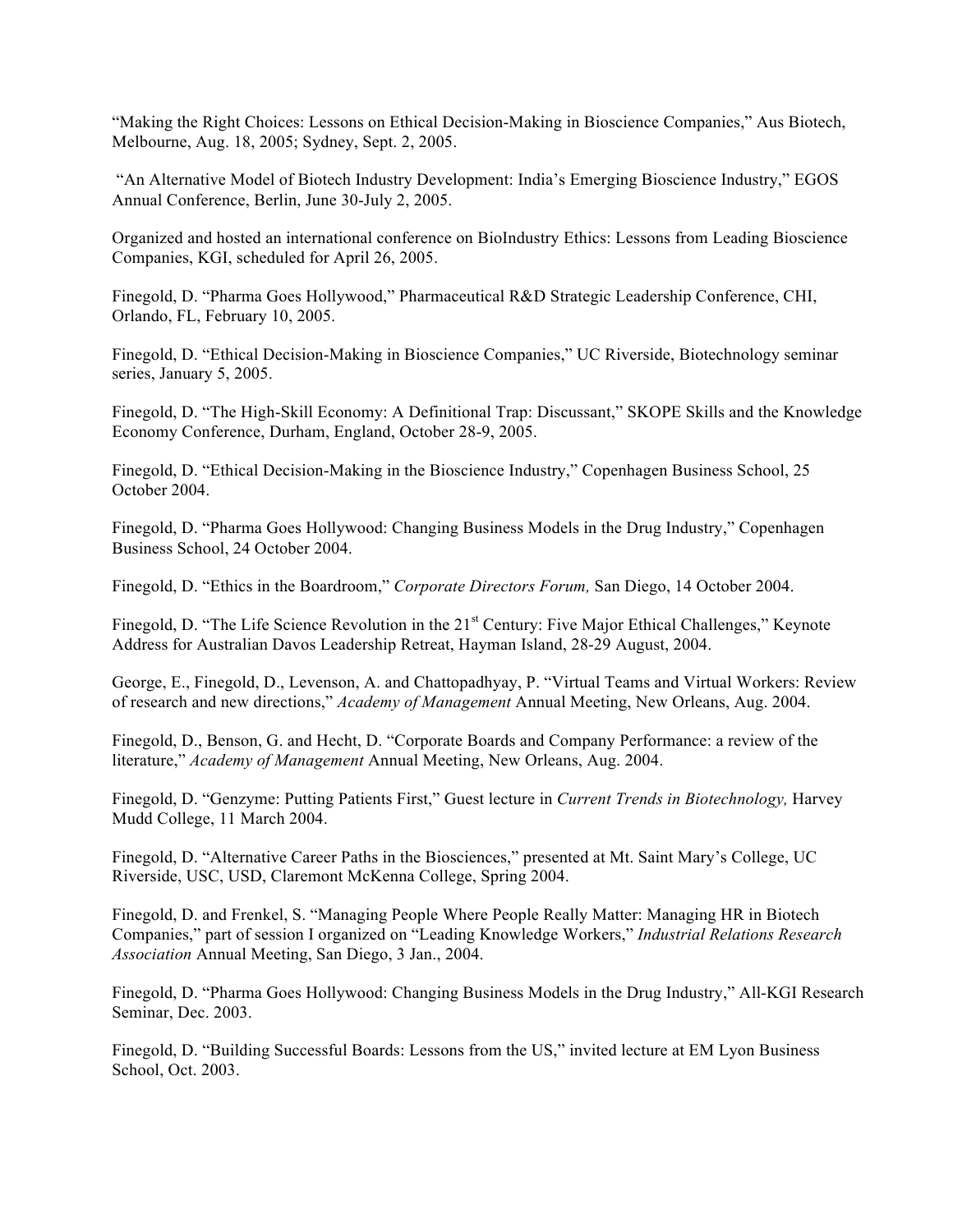Finegold, D. "The Role of Education and Training Systems in Innovation," paper presented at Conference on "Innovation, Learning and Macro-Institutional Change," Utrecht, Netherlands, Oct. 2003.

Finegold, D. "Creating a Learning Contract," AIAA Space Congress, Long Beach, CA., 23 Sept. 2003.

Frenkel, S. and Finegold, D. "Managing People Where People Really Matter: Managing HR in Biotech Companies," part of session I organized on "Leading Knowledge Workers," *International Industrial Relations Association* Conference, Berlin, Aug. 2003.

Finegold, D. "Corporate Leadership and Governance," Professional development workshop presenter, Academy of Management Annual Meeting, Seattle, WA., 3 Aug. 2003.

Finegold, D. "Management and Organizational Research on the Bioscience Industry" BIOrg.net inaugural meeting, held at the Institute for Systems Biology, in conjunction with the Academy of Management Annual Meeting, Seattle, WA., 3 Aug. 2003.

Finegold, D. "The Political Economy of BioEthics: US and European Response to GMOs," European Union Center of California Board Meeting, 24 Jan., 2003.

Finegold, D. et al. "Why Should Biotech Firms Care about Ethics?" workshop on "Bioscience Business Ethics: Alternative Approaches to Integrating Ethical Issues into Strategic Decision-Making of Bioscience Firm" jointly organized by KGI, BIOCOM, UCSD, and CONNECT, Nov. 8 2002.

Finegold, D. "Adding Value in the Boardroom: the US Experience," Medicon Valley Bio Conference, 8-10 October 2002, Malmo, Sweden.

Finegold, D. et al. "To Bt or Not to Bt: Case Study of Genetically Modified Corn," Case developed at Bioethics Institute, Lisbon, Portugal, June, 2002.

Finegold, D. "Top Ten Blunders of Biotech Boards," panel presentation at Venture 21 Biotech Conference: San Diego, CA, April 2002.

Finegold, D. "What Employees Really Want? Talent Strategies for an Age of Uncertainty, Drucker Graduate School of Management, Executive Forum Series, Feb. 20, 2002.

Finegold, D. "Adding Value in Hard Times: The Role of Corporate Boards," panel at CONNECT Entrepreneurs' Roundtable, UCSD, December 13, 2001.

Finegold, D. "What Employees Really Want?" presented at "Talent Strategies for the New Economy" Korn Ferry International, Copenhagen, Denmark, Nov. 29, 2001.

Finegold, D. "Talent Strategies in an Age of Uncertainty," presented at "Generations @ Work: Crossing the Badlands," Institute of the Future outlook exchange, Monterey, CA, Nov. 1, 2001.

Finegold, D. "Individualizing the organization: Generational differences in the new employment relationship," HRoundtable, WestCorp, Irvine, CA, October 25, 2001.

Lawler, E. and Finegold, D. "Designing Effective Corporate Boards," Local chapter of NACD, California Club, Los Angeles, CA, October 16, 2001.

Finegold, D. and Lawler, E. "The Net's Impact on Organizations and Human Resources," Society for Industrial and Organizational Psychologists, San Diego, CA, April 26, 2001.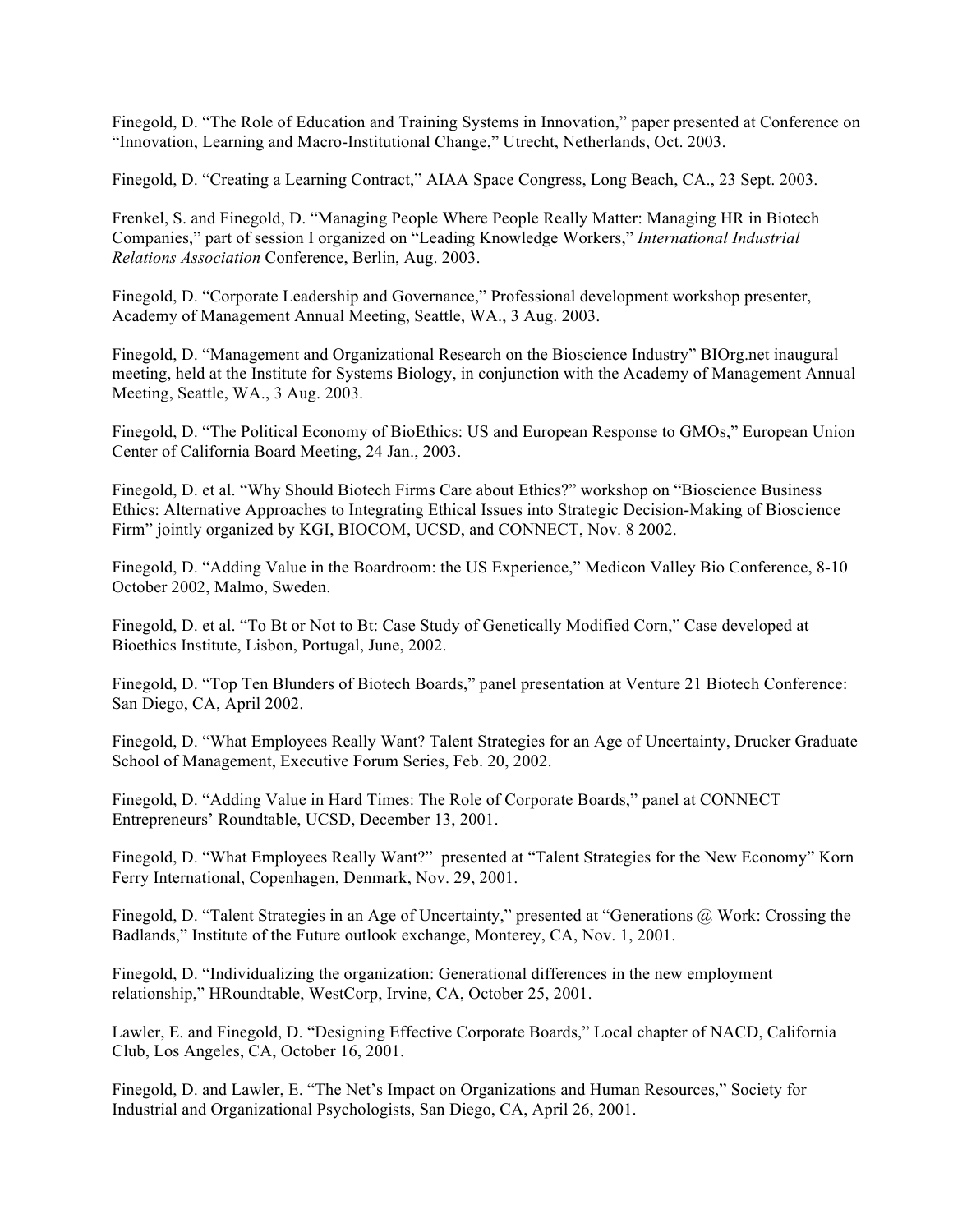Finegold, D. "Net-Enabling the Human Resource Function," CEO Human Resources Executive Seminar, USC, March 6, 2001.

Finegold, D. "What Do Employees *Really* Want?" presented at World Economic Forum, Davos, Switzerland, January 27, 2001.

Finegold, D., A. Majchrzak, A. Levenson, M. Van Buren and G. Benson, "Measuring the Psychological Contracts of Temporary Workers: Preliminary Findings and Key Issues," Toronto, Academy of Management Annual Meeting, August, 2000.

Finegold, D., A. Majchrzak, A. Levenson, M. Van Buren and G. Benson, "The Varied Psychological Contracts of Temporary Workers," London, SASE Annual Conference, July 9, 2000.

Finegold, D. "Talent Strategies for the New Economy," World Economic Forum, Central and Eastern European Regional Meeting, Salzburg, June 30, 2000.

Finegold, D. "Leading the Knowledge Organization" Chair and discussant for panel at the World Economic Forum, Davos, Switzerland, February 1, 2000.

Finegold, D. "The Future of Human Resources: Trends and Strategies," Cable and Television Human Resources Association Annual Conference, New York, September 12, 1999.

Finegold, D., Mohrman, S. and G. Spreitzer, "Factors Affecting the Organizational Commitment of Technical Knowledge Workers: Generation X, Baby Boomers, and Beyond," Academy of Management Annual Meetings, Chicago*,* August. 1999.

Finegold, D., A. Majchrzak, A. Levenson, M. Van Buren and G. Benson, "Are Contingent Workers Really Contingent: The Varied Psychological Contracts of Employees in the Temporary Staffing Industry," Academy of Management Annual Meetings, Chicago*,* August. 1999.

Yu, C-S., D. Finegold, E. Lawler and D. Cochran, *Does Cultural Fit Matter? The Adoption and Effectiveness of Employee Involvement Practices in China and the U.S.,* International Conference on Advances in Management, Baton Rouge, LA, July 7-10, 1999.

Crouch, C., D. Finegold and A. Hemerijck, *The Skills Predicament in an Open Economy,* Max Planck Institute Political Economy Conference, February 1999.

Becoming the Employer of Choice: Attracting, Motivating and Retaining Top Talent, Human Resource Strategic Forum, USC Davidson Center, November 17, 1998.

*Inside the Black Box: The Factor that Lead to Effective Corporate Governance, Academy of Management* Annual Meetings, symposium, San Diego, August, 1998.

*Integrating SHRM and Institutional Theories: Customer Service and HR Strategies in the US, UK and Germany,* Academy of Management Annual Meetings, symposium, San Diego, August, 1998.

*A Cross-National Perspective on Skill Standards Systems,* presented at Dutch Ministry of Employment Conference on: "Markets and Institutions", Utrecht, December 11-12, 1997.

*Is the FLSA Fair to Welfare Recipients?,* presented at Employment Policy Foundation Policy Forum: "From Welfare to Work", Washington, DC, November 12, 1997.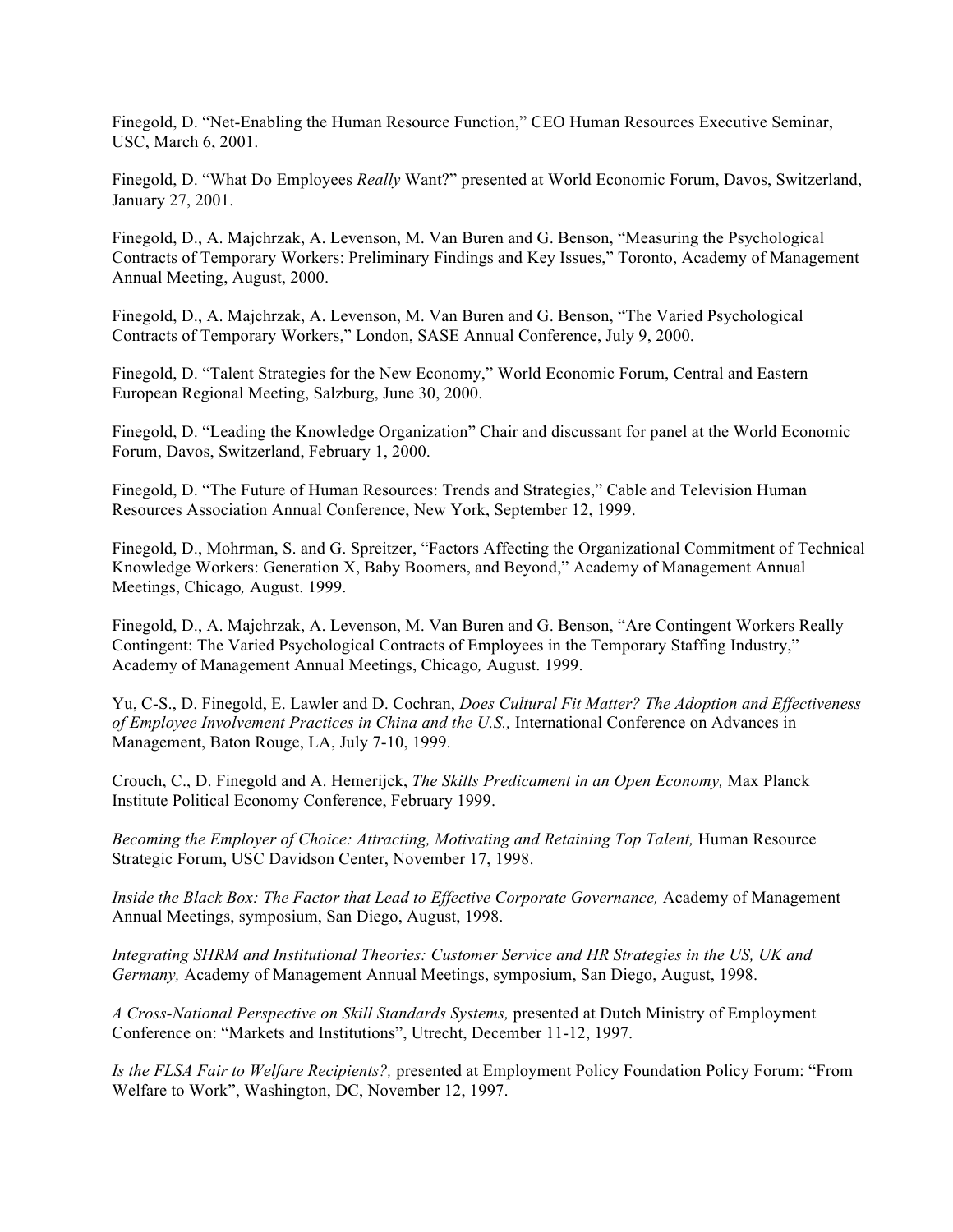*Fostering the High-Performance Workplace,* presented at Employment Policy Foundation Policy Forum: "Giving America's Workers a Raise", Washington, DC, April 21, 1997.

*Does Globalization Matter?* presented at CEO Seminar on *Developing Global Capabilities,* April 1, 1997.

*Developing Global Capabilities: The New Role for HR* presented at CEO Seminar on *Developing Global Capabilities,* April 2, 1997.

*Learning for the 21st Century,* El Camino College, February 12, 1997.

*Does Business School "Quality" Matter: The Impact of Institutional Selectivity on Post-MBA Earnings,*  presented at USC Management and Organization Seminar, November 22, 1996.

*Preparing Managers for the Future*, presented at Loyola Marymount Business School, November 12, 1994.

*Preparing California's Workforce for the Global Economy*, Economic Development Summit, Rio Hondo Community College, Nov. 4, 1994.

*Preparing America's Workforce for the Global Economy*, UCLA Extension, October 25, 1994.

*Skills, Machinery and Productivity: A Pilot Study Comparing Matched Plants in the U.S. and Europe,*  presented at the Hydraulic Institute Fall Management Conference, Jacksonville, FL, Sept. 12, 1994.

*The Decline of the U.S. Machine Tool Industry and Prospects for Its Sustained Recovery, presented at the* Department of Commerce to the Undersecretary for Technology (Mary Good) and Associate Deputy Secretary (Kent Hughes), and NSTC Subcommittee on Manufacturing Infrastructure, Washington, DC, September 7-8, 1994.

*Globalization, Technological Change, and the Implications for Education and Training,* Second International Partnership Conference, Paris, July 1, 1994.

*Preparing America's Workforce for the Global Economy, presented to Friends of RAND, Santa Monica, CA,* January 20, 1994.

The Decline of the U.S. Machine Tool Industry and Prospects for Its Recovery, presented at the National Science Foundation, Washington, DC, December 17, 1993.

*Preparing America's Workforce for the Global Economy,* presented at the Lilly Foundation, Indianapolis, IN, December 13, 1993.

The Decline of the U.S. Machine Tool Industry and Prospects for Its Recovery, presented to the RAND Board, Santa Monica, CA, November 22, 1993.

*The UK Training System - Comment,* presented at RAND conference on Human Capital Investment and Economic Performance, November 1993.

*Why the Increased Global Interest in HR?,* presented at the UCLA Institute of Industrial Relations conference "H.R. 2000 Human Resources Strategy Summit: Building Our Voice," El Segundo, CA, April 22, 1993.

*Market and Non-Market Failure in Skills Investment,* presented at the Centre for Economic Policy Research conference "The Skills Gap and Economic Activity," London, April 20, 1993.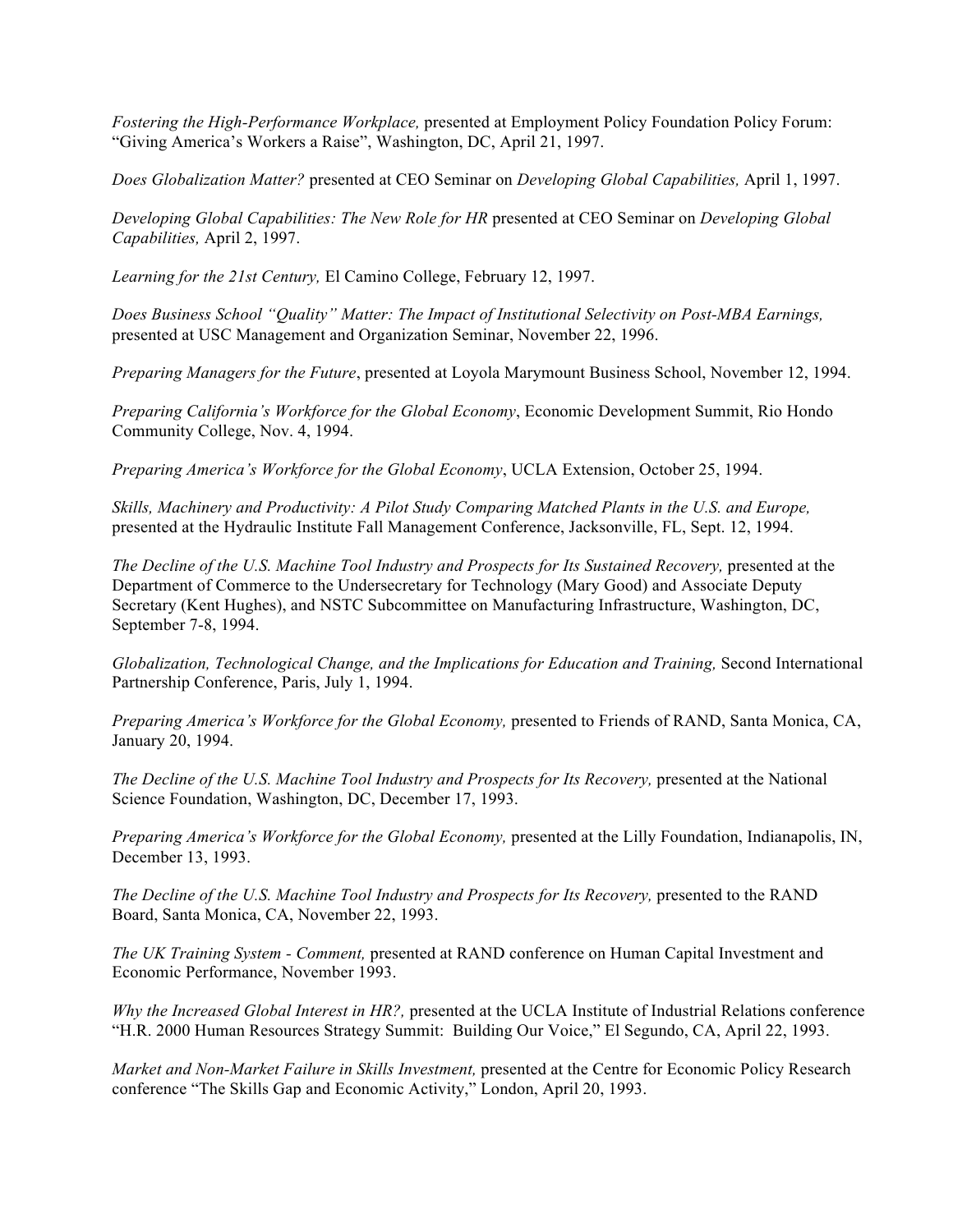## **PROPOSALS/GRANTS (Principal Investigator Unless Otherwise Stated)**

*NJ Healthcare Talent Network.* NJ Department of Labor and Workforce Development, 2011-12, \$385,000.

*NJ Technology Talent Network.* NJ Department of Labor and Workforce Development, 2011-12, written for NJTC, \$385,000 (\$90,000 subcontract to Rutgers).

*The Impact of Increasing Skills Supply on Business Strategies and Innovation.* Human Resource and Skills Development Canada, 2011, \$23,000.

*Are Skills Enough:* 

*Why the Low Growth in Jobs for UK Graduates?* UK Commission for Employment and Skills, 2010-11, \$25,000.

*Developing Leaders for New Jersey's Science-Based Industries: Creating a Statewide System of Professional Science Master's Degrees,* U.S. Department of Education, Fund for Innovation in Post-Secondary Education, 2008-2011, \$600,000.

*BIO-1: Building a Bioscience Cluster in Central New Jersey,* U.S. Department of Labor, Workforce Innovation and Regional Economic Development (WIRED), Generation 3, 2007-2010, \$5.1 Million.

*Rutgers' Professional Science Master's Programs: Developing Technical Leaders for the 21st Century,*  Alfred P. Sloan Foundation, 2007-2009, \$300,000.

*Developing a Statewide System of Professional Science Master's Degrees,* Rutgers University, President's Academic Excellence Award, \$40,000, 2007-08.

*Innovation Studies Center,* Rutgers University, President's Academic Excellence Award, \$40,000, 2007-08.

*BioPharma Skills NJ,* Innovation Partnership Institute, N.J. Commission on Higher Education, \$150,000, 2007-2008, Phase II: \$75,000, 2008-09.

*Teaching Responsible Leadership,* subcontractor to University of Richmond and Claremont McKenna College to co-develop course on "Leadership in Science," \$3,000, 2005-7.

*Evolving Business Models for Asian Bioscience Firms,* The Freeman Foundation, \$11,000, 2004-05.

*Governing Ethical Decision-Making in Bioscience Firms,* The Seaver Institute, \$200,000, 2002-03.

*Bioscience Business Ethics Center,* Flora Thornton Foundation, \$225,000, 2001-2004.

*The Career Prospects of Low-Skilled Workers in the Temporary Staffing Industry,* Russell Sage/Rockefeller Foundations, \$300,000, 1998-2000.

*Creating World-Class Standards,* The National Skills Standards Board, US Department of Labor, \$15,000, 1997.

*Skills, Work Organization and Performance: A Comparison of Matched Service Sector Establishments in the US, UK and Germany,* The Sloan Foundation, \$330,000, 1995-97.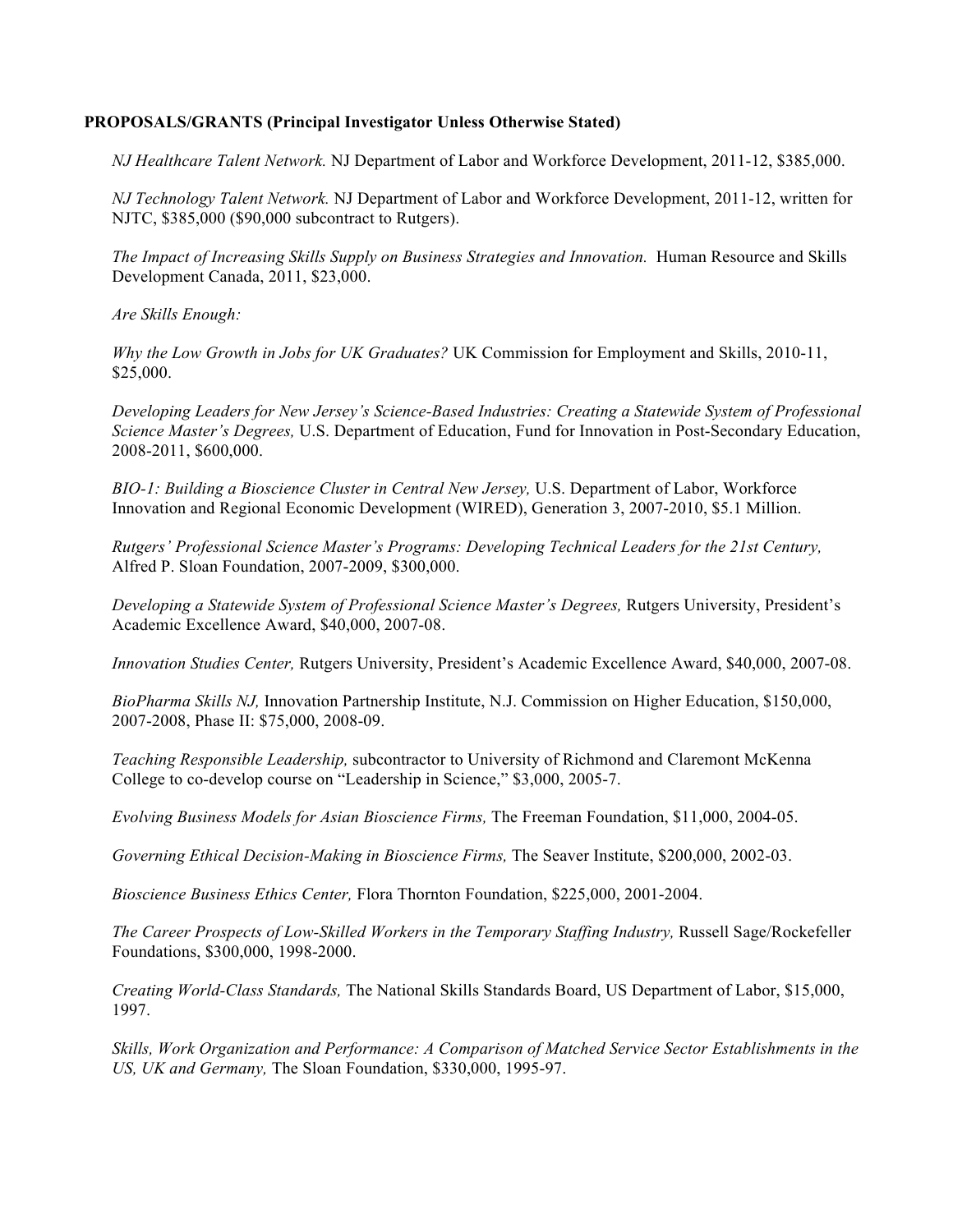*Employers' Role in Graduate Management Education*, Graduate Management Admissions Council, \$50,000, 1995-96.

*Closing the Knowledge Gap for Transit-Vehicle Maintenance Employees - A Systems Approach*, National Research Council, Transportation Research Board, October 1994-Sept. 1996, \$300,000.

*International Comparisons of Industry Skill Standards: Lessons for the U.S.*, U.S. Department of Education, National Center for Research in Vocational Education, January-December 1995, \$45,000.

*International Models of Management Development*, Australian Ministry for Employment, Education and Training, November 1993-July 1994, \$152,000.

*Training and Enterprise Councils and Education*, UK Department of Employment, January-May 1992, \$42,500.

# **TEACHING EXPERIENCE**

Mini-MBA in Global BioEntrepreneurship, Rutgers Center for Management Development, designed and taught, Spring 2010.

The Global Economy and Its Impact on New Jersey, Byrne First-Year Seminar, Rutgers' School of Management and Labor Relations, Spring 2009.

Mini-MBA in BioPharma Innovation, designed and taught, public and custom in-house programs, 2008-.

Mini-MBA in Strategic Healthcare Management, public programs and St. Peter's Hospital,2008-.

Case Studies in Drug Discovery and Development, co-taught with Charles Martin and Pradip Banerjee, Rutgers Graduate School New Brunswick, Spring 2008.

Ethics and the Bioscience Revolution, Byrne First-Year Seminar, Rutgers' School of Management and Labor Relations, Fall 2007.

Leadership in Science, co-taught with Ron Riggio, Claremont McKenna College, Spring, 2005.

Student's Choice Award for Outstanding Teaching, 2005, First years and second years. 2004, runner-up first years and 2<sup>nd</sup> years, Keck Graduate Institute.

Design and Faculty Director for "Developing New Generation of Leaders for the Bioscience Industry: An Executive Program for Women in the Life Sciences," Joint KGI/Smith Executive Program, debuted in 2008.

Flora Thornton Ethics Seminar Series, Organizer, 2004-5, Keck Graduate Institute.

Designing High-Performing Bioscience Firms, Keck Graduate Institute, Claremont, Fall 2001-present.

Building Successful Bioscience Companies, Keck Graduate Institute, Claremont, Fall 2001-present.

Team Master's project advisor, KGI: Beckman Coulter, 2 Projects (2001-2), Beckman Coulter (2002-3), Arterial Light Sciences (2003-4), American Commercialization Institute (2003-4), Health IQ (2004-5), BioCatalytics (2006).